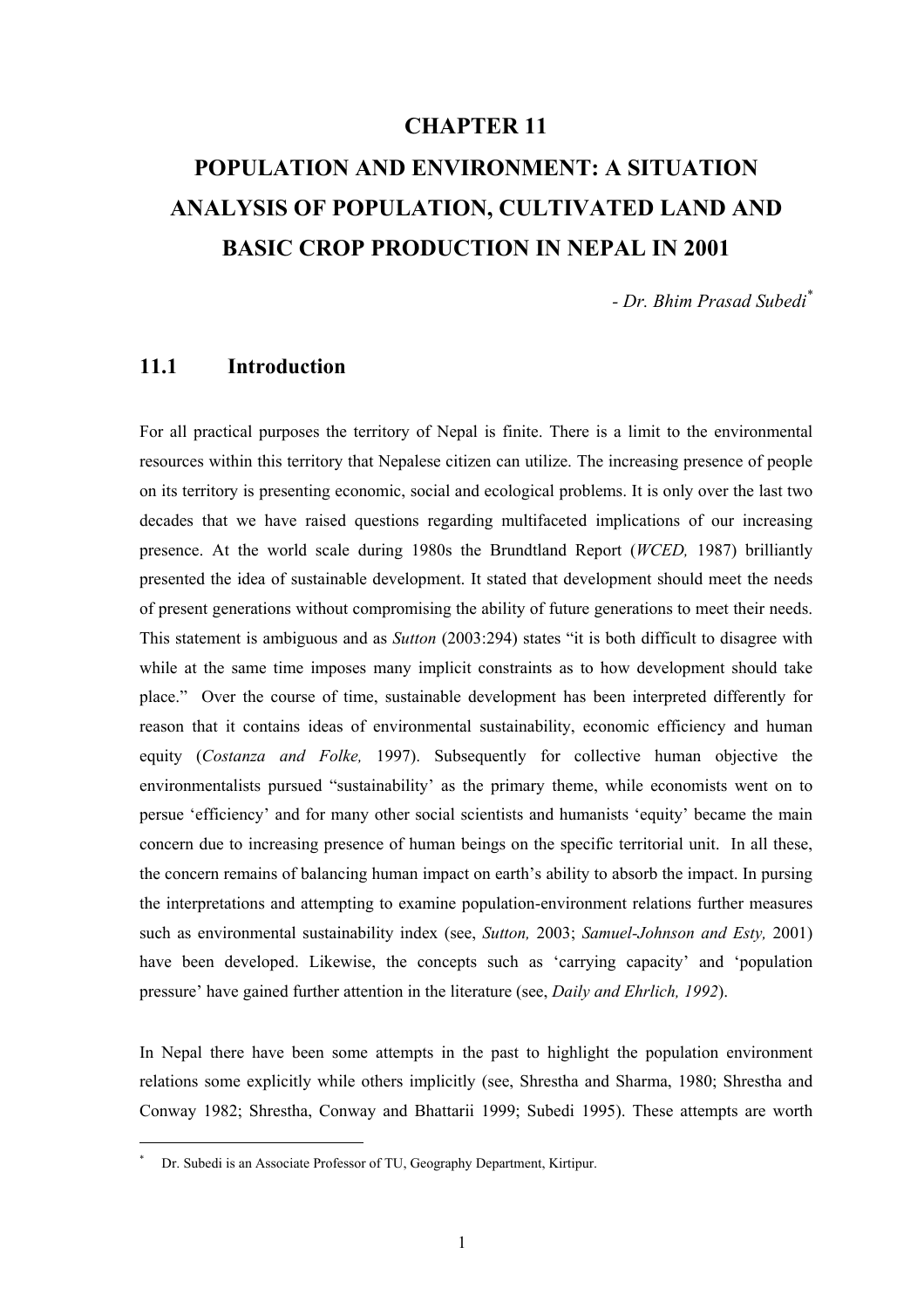mentioning. However, in the context of Population Census 2001 and other recent information the need for updating and/or reassessing the population resource situation has become imperative. This paper is based on the broader framework of population and environment relations using Nepal as a case. Because the scope of human environment relation study is vast this paper concentrates only on existing population, land resource and adequacy of basic crop production in the country. The food crop production is considered as an expression of human effort to maximize the utilization of available land resource amidst increasing presence of human number. For this and for data limitation (discussed later) the conclusions should be taken as indicative rather than comprehensive.

This paper is divided into six sections. The first section gives an introduction to population and sustainable development issues. The second section briefly mentions the materials used in this paper and methods of analysis. The third section discusses land resources situation in terms of cultivated land in the country. The fourth section deals with basic crop production for the last five years for which data are available. The fifth section is about cereal crop availability and requirement in the district. The last section concludes the paper with some limitations and policy implications.

# **11.2 Materials and Methods**

Three main sources of data have been utilized. *Population Census 2001* is the main data source for size and distribution of population. Similarly data on proportion of cultivated land for 75 districts of Nepal is obtained from *Japan Forest Technology Association* (JAFTA) 2000. Data on cropped area and production of food crops are taken from *Statistical Information on Nepalese Agriculture.* Five crops namely barley, maize, millet, paddy and wheat are considered as primary food crops in general. However, in the Mountain region potato is consumed as basic crop. Therefore, inclusion of potato production as part of basic crop is considered desirable. Consequently, production of potato is included in the figure on total food crop production.

Data quality and adequacy are always issues for the comprehensive analysis of population and basic crop availability situation in Nepal. There are some inherent limitations of data on land resources and crop production that are utilized in this paper. But under the given circumstances these are the best available sources that provide district level information on land and crop production covering all 75 districts. Department and Directorates within the Ministry of Agriculture and Cooperatives are the primary institutions responsible for providing reliable data on cropped area and crop production. On the other hand JAFTA has provided data on land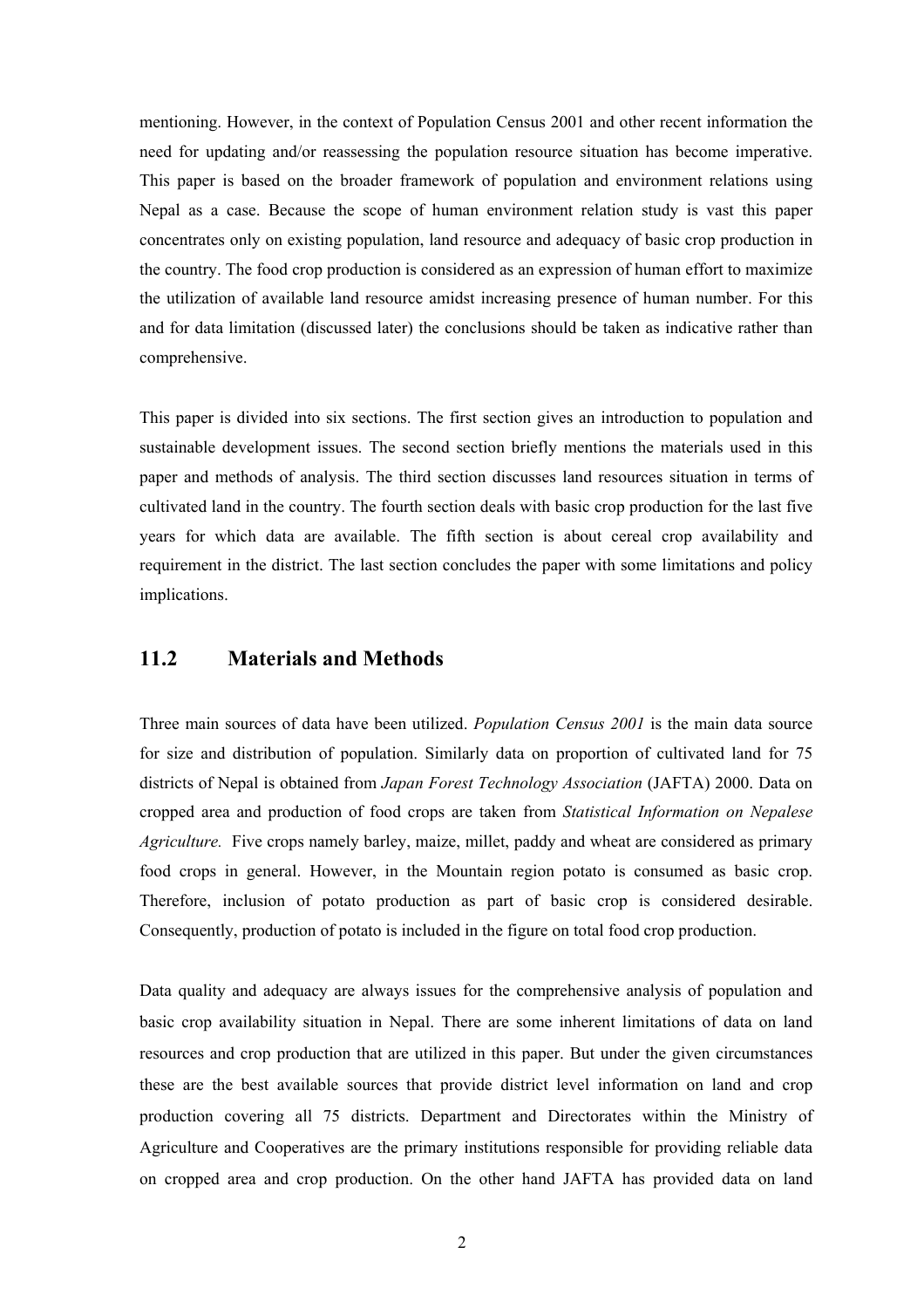resources through utilization of latest remote sensing technology. It would have been better if land use data were available in the disaggregated form for agriculture and grassland. Apparently this was not possible for 2000. Agriculture land in the data set included grassland also. The resulting proportion of land under agriculture is thus higher than what it really is.

The adequacy of food production in the district is based on nutrition requirement of individuals in the district. The *Report of the Commission on Strengthening the Supplies System 2051* (pp. 146– 148) gives the calorie requirement of the individual. Individual calorie requirements are stated to be different for the Tarai and the Hills (including Mountain). Accordingly in the Hills (including Mountain region) the total calorie requirement is 2,344 calories per person per day. The corresponding requirement in the Tarai is 2,144 calories. Of the total requirement it is also estimated that 87.3 percent should be available from cereals (see*, Gautam,* 1993). Therefore, the adequacy of food supply is based on the proportion of cereal needs in the total amount. Thus, the cereal requirement is estimated at 2046.3 calories for the Hill and 1871.7 calories for the Tarai. The national average is estimated to be 1999.7.

The calorie values for various basic crops differ. Annex 11.1 gives the calorie values of six crops considered in this paper. This difference is taken into account while analyzing the adequacy of basic crop production in the region and the districts. Details are discussed in the fifth section of the paper.

# **11.3 Distribution of Cultivated Land**

Land is the primary resource for agrarian economies. Nepal is no exception. The importance of land as a resource is further warranted in Nepal since overwhelming majority of population i.e., more than 85 percent, live in rural areas and more than 60 percent economically active population has agriculture as their primary occupation. Data on agriculture land for all 75 districts in the country are available from two sources and for two time periods. These sources are: Land Resource Mapping Project (*LRMP*) 1978/79 and Japan Forest Technology Association (*JAFTA*) 2000. These two sources are not necessarily comparable in the categories to which they report the land use situation but these are the best available sources for data on distribution of land resource by district at present in the country. The distribution of land resource situation in both these time periods is discussed below.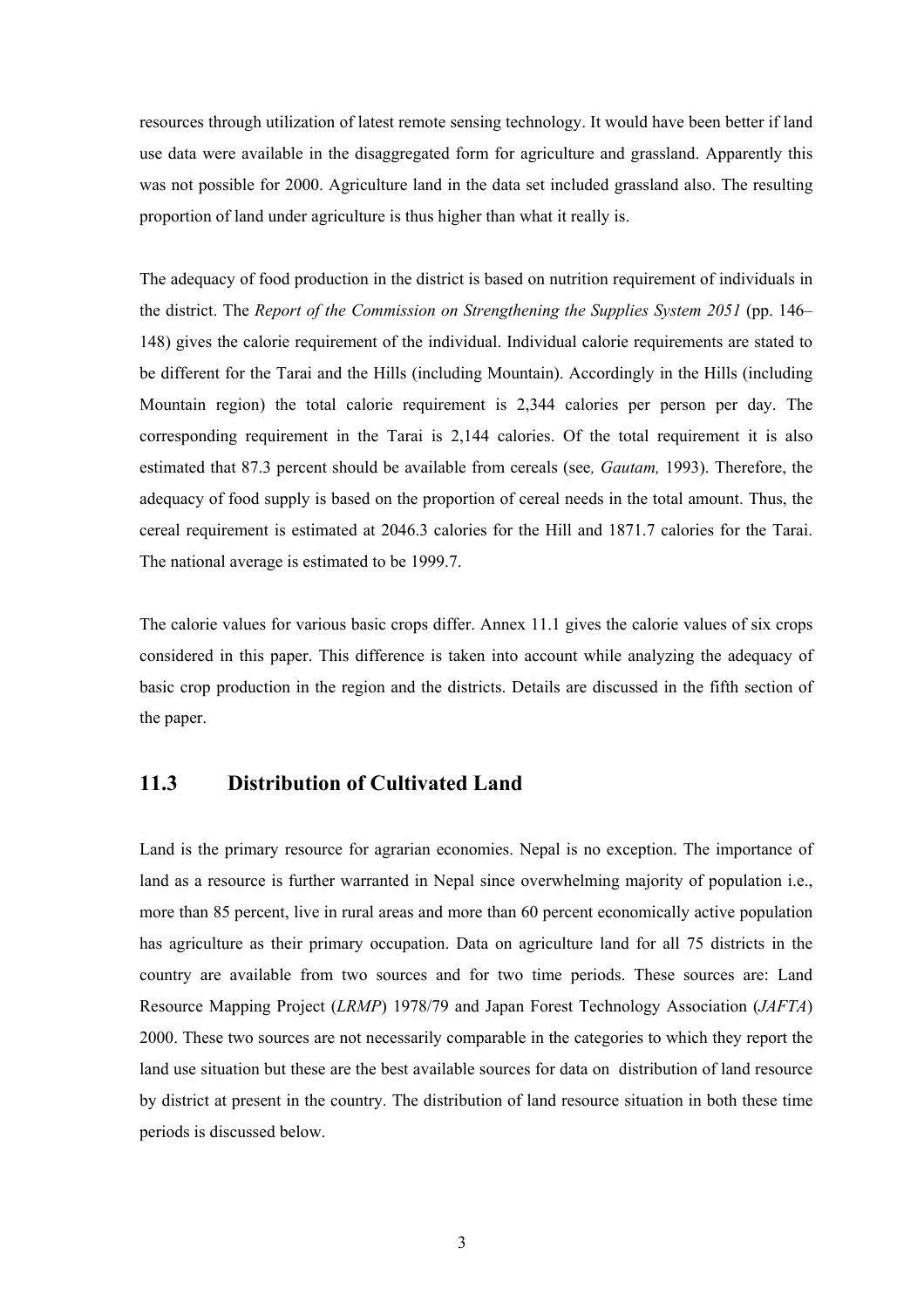## **11.3.1 Distribution of Cultivated Land in 1978/79**

#### **11.3.1.1 Cultivated Land 1978/79**

Of the total land in the country only 18 percent was classified as cultivated land in 1978/79. This proportion is based on air photo data of Land Resource Mapping Project 1978/79. Data on proportion of land under cultivation is important because the size of rural population that can be supported in a given area depends upon the proportion of land under cultivation at present and the proportion that could be brought under cultivation in the near future. The proportion of cultivated land varies by ecological regions and by districts in the country. Generally, the proportion decreases from south to north. Districts located in the Tarai region have higher proportion. For example on an average, districts in Tarai have 40 percent of their total land used for cultivation. This high proportion is primarily because of the plain landform and high fertility of soil there. It is also to be noted that most of the land brought under cultivation in the Tarai is also of recent origin. On the contrary, districts in the mountain region have limited proportion of land suitable for cultivation. More specifically, only 4.4 percent of the total land is used for cultivation in this region. The rugged terrain, altitude and steep slope are the main limiting factors. Moreover, a large proportion of land in the mountain region is rocky and barren. The hill region, which is situated in between two extremes, occupies an intermediate position in the proportion of cultivated land. Of the total land 17.2 percent is cultivated there. This proportion is less than half of the proportion in the Tarai. There is also an east-west variation in this proportion. Districts located in the east have higher proportion of cultivated land and the proportion gradually decreases towards west. This applies to all ecological zones.

Jhapa district has the highest proportion of land under cultivation. Of its total land, 68.2 percent is under cultivation. Manang represents the contrary with negligible proportion i.e., 0.3 percent under cultivation. Among 75 districts, largest proportion of districts (26.6%) has 20-30 percent of their total land under cultivation. Districts with 10-20 percent land under cultivation follow this (25.3%). Districts from Mid-western and Far-Western Hills are among districts having this proportion. Districts with higher proportion of cultivated land are located in the eastern Tarai.

Despite hilly terrain, districts in the eastern hills are almost comparable with Mid-western and Far-western Tarai in the proportion of cultivated land. While long history of settlement, high population growth and sufficient rainfall may have collectively resulted into relatively high proportion of cultivated land in the Eastern hills, the Mid-western and Far-western Tarai are among relatively newly inhabited areas in Nepal Tarai.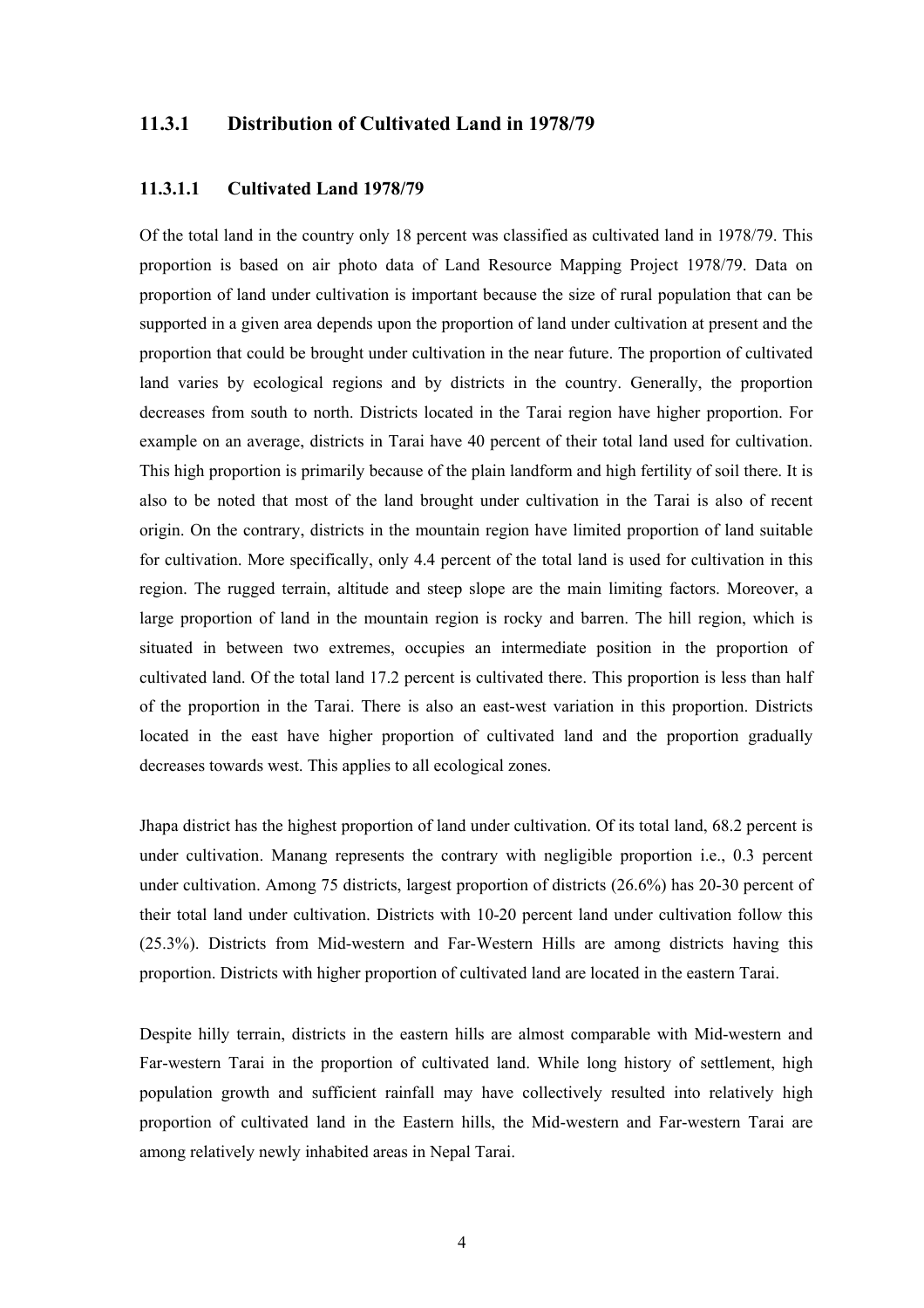Almost one-fourth or eighteen districts have very limited proportion of cultivated land i.e., less than ten percent. Generally districts in the Mountain region have this situation but a number of hill districts in the Mid-west and Far west also fall in this category. More importantly, among eighteen districts three have as low as less than one percent of their total land under cultivation. Humla, Dolpa and Manang are among the districts having lowest proportion of land under cultivation.

#### **11.3.1.2 Cultivated Land Per Capita**

The proportion of cultivated land gives an indication of land resource situation in the given district or region. However, in the population resource context the per-capita distribution is more meaningful. Table 11.1 gives the land resource per capita by ecological zones (regions) for 1981. Cultivated land per capita at the national level was o.176 ha or roughly 3.5 *ropani.* This refers to net cultivated land. In the mountain region and also in the high hills livestock farming is important part of livelihood. Thus, it is desirable to include area under grassland while calculating per capita land availability. With inclusion of grassland the per capita land availability is 0.29 ha or 5.76 *ropani* (Table 11.1).

|                       | <b>Cultivated Land Per Capita (in ha)</b> |                                             |  |  |  |
|-----------------------|-------------------------------------------|---------------------------------------------|--|--|--|
| <b>Region (Zones)</b> | <b>Cultivated Land Only</b>               | <b>Cultivated Land Including Grass Land</b> |  |  |  |
| Mountain              | 0.17438                                   | 1.04733                                     |  |  |  |
| Hill                  | 0.14718                                   | 0.22337                                     |  |  |  |
| Tarai                 | 0.20729                                   | 0.21861                                     |  |  |  |
| <b>Nepal</b>          | 0.17578                                   | 0.29275                                     |  |  |  |

**Table 11.1: Cultivated land per person by ecological zones, 1981.** 

Note : In this table data on land is taken from LRMP 1978/79 and data on population is from Population Census 1981.

Variation by ecological region is obvious. Per capita cultivated land (net) is highest in the Tarai followed by the Mountain region. The Hill region has the lowest per capita net cultivated land. This generalization does not hold true when grassland is included as part of cultivated area. The Mountain ranks highest with more than a hectare of land per capita. Pastures (locally known as *kharka*) are common features of overall landscape in the Mountain region. The area under grassland decreases from north to south or from the mountain to the plains. Tarai with minimal or no grassland ranks lowest. The Hill occupies a middle position with 0.22 ha per capita land.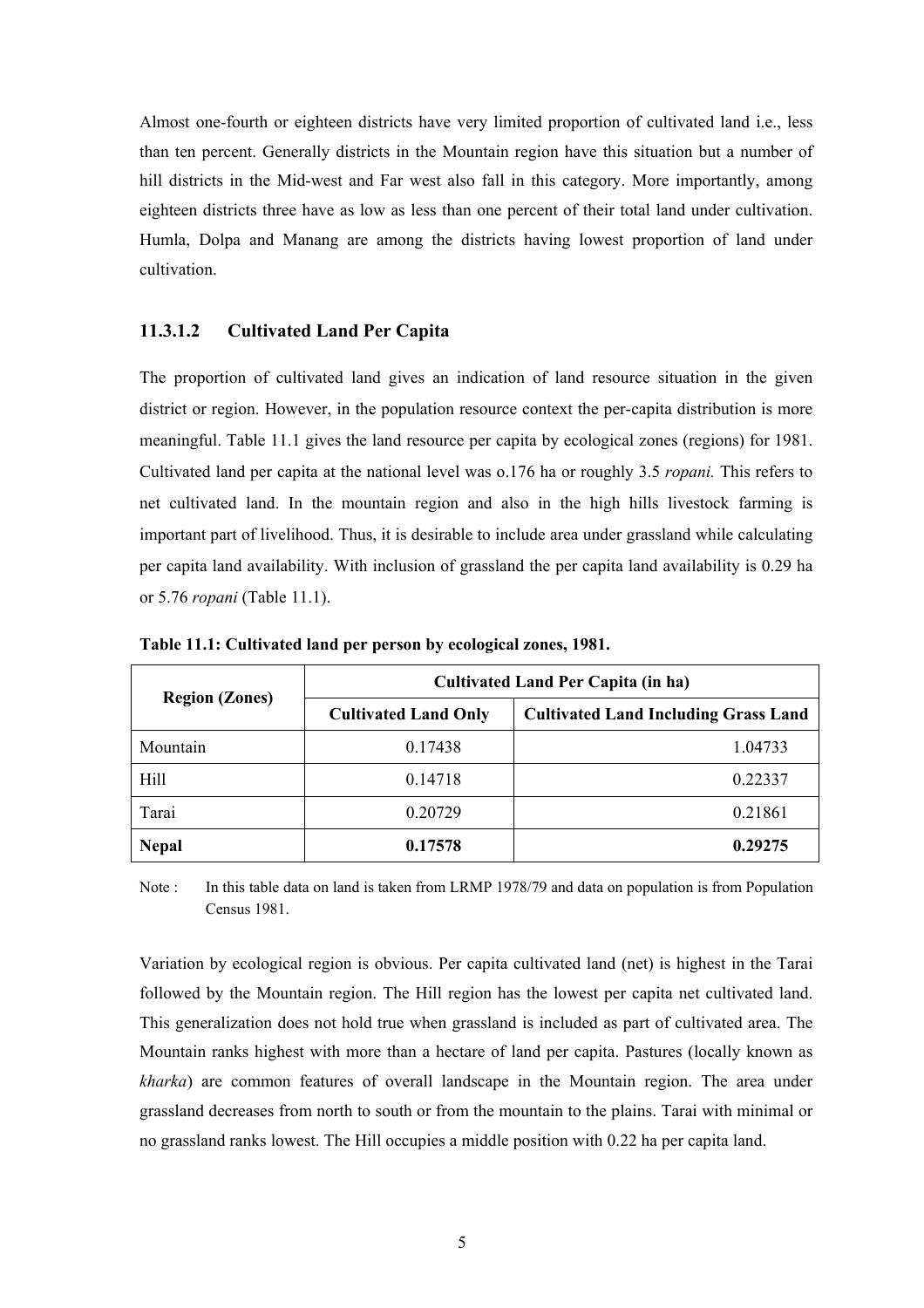#### **11.3.1.3 Man-Land Ratio**

Man-land ratio is a very common way of expressing population resource situation in the country. In general this ratio is considered as indicative of the pressure of population on land resources. Areas with high ratios are indicative of higher stress of population on land resources. Man-land ratios discussed in this section is calculated using data for population and the land availability in a roughly comparable time frame. While population data is for 1981, data on cultivated land refers to 1978/79. Accordingly, at the national level man-land ratio is 5.6 persons per hectare. It is high in the districts located in the Central and Western Hill. Kathmandu and Manang are two extremes. Districts located in the Mountain region have relatively lower ratios.

Based on the value of man-land ratio in 1981, the seventy-five districts of the country have been categorized into five categories (Table 11.2). There are four districts having less than four persons per hectare. While three of them are from the Tarai one is from the Mountain. None of the Tarai districts have more than six persons per hectare in 1981. They demonstrate moderate situation i.e., four to six persons per hectare. Some Tarai districts especially those from the Mid-west and Farwest are among districts demonstrating low man-land ratios. On the contrary, the Hill districts in general and Kathmandu valley districts and Kavrepalanchok in particular exhibit high man-land ratios.

| Categories<br>(persons per<br>ha) | Number<br>(percent) of<br>Districts | <b>Name of the Districts</b>                                                                                                                                                                                                                                     |  |  |  |  |
|-----------------------------------|-------------------------------------|------------------------------------------------------------------------------------------------------------------------------------------------------------------------------------------------------------------------------------------------------------------|--|--|--|--|
| Less than Four                    | 4<br>$(5.3\%)$                      | Mustang, Kailali, Bardiya, Kapilyastu                                                                                                                                                                                                                            |  |  |  |  |
| Four to Five                      | 18<br>$(24.0\%)$                    | Humla, Mugu, Dolpa, Solukhumbu, Sankhuwasabha,<br>Jajarkot, Dhankuta, Tehrathum, Panchthar, Ilam,<br>Kanchanpur, Banke, Dang, Rupandehi, Siraha, Saptari,<br>Sunsari, Jhapa                                                                                      |  |  |  |  |
| Five to Six                       | 27<br>$(36.0\%)$                    | Bajhang, Jumla, Rasuwa, Taplejung,<br>Dadeldhura, Doti, Achham, Dailekh, Surkhet, Salyan, Rolpa,<br>Rukum, Sindhuli, Ramechhap, Udayapur, Okhaldhunga,<br>Khotang, Bhojpur, Nawalparasi, Chitwan, Parsa, Bara,<br>Rautahat, Sarlahi, Mahottari, Dhanusha, Morang |  |  |  |  |
| Six to Ten                        | 22<br>$(29.4\%)$                    | Darchula, Bajura, Kalikot, Manang, Sindhupalchok Dolakha,<br>Baitadi, Arghakhanchi, Pyuthan, Gulmi,<br>Palpa,<br>Baglung, Myagdi, Parbat, Kaski, Syangja, Tanahun,<br>Lamjung, Gorkha, Dhading, Nuwakot, Makwanpur                                               |  |  |  |  |
| More than Ten                     | 4<br>$(5.3\%)$                      | Kathmandu, Lalitpur, Bhaktapur, Kavrepalanchok                                                                                                                                                                                                                   |  |  |  |  |

**Table 11.2: Man-land ratio by districts 1981.** 

Note : For the convenience of readers, whereas districts located in the Mountain region are underlined, the Hill districts are italicized. Likewise the Kathmandu valley districts are both underlined and italicized.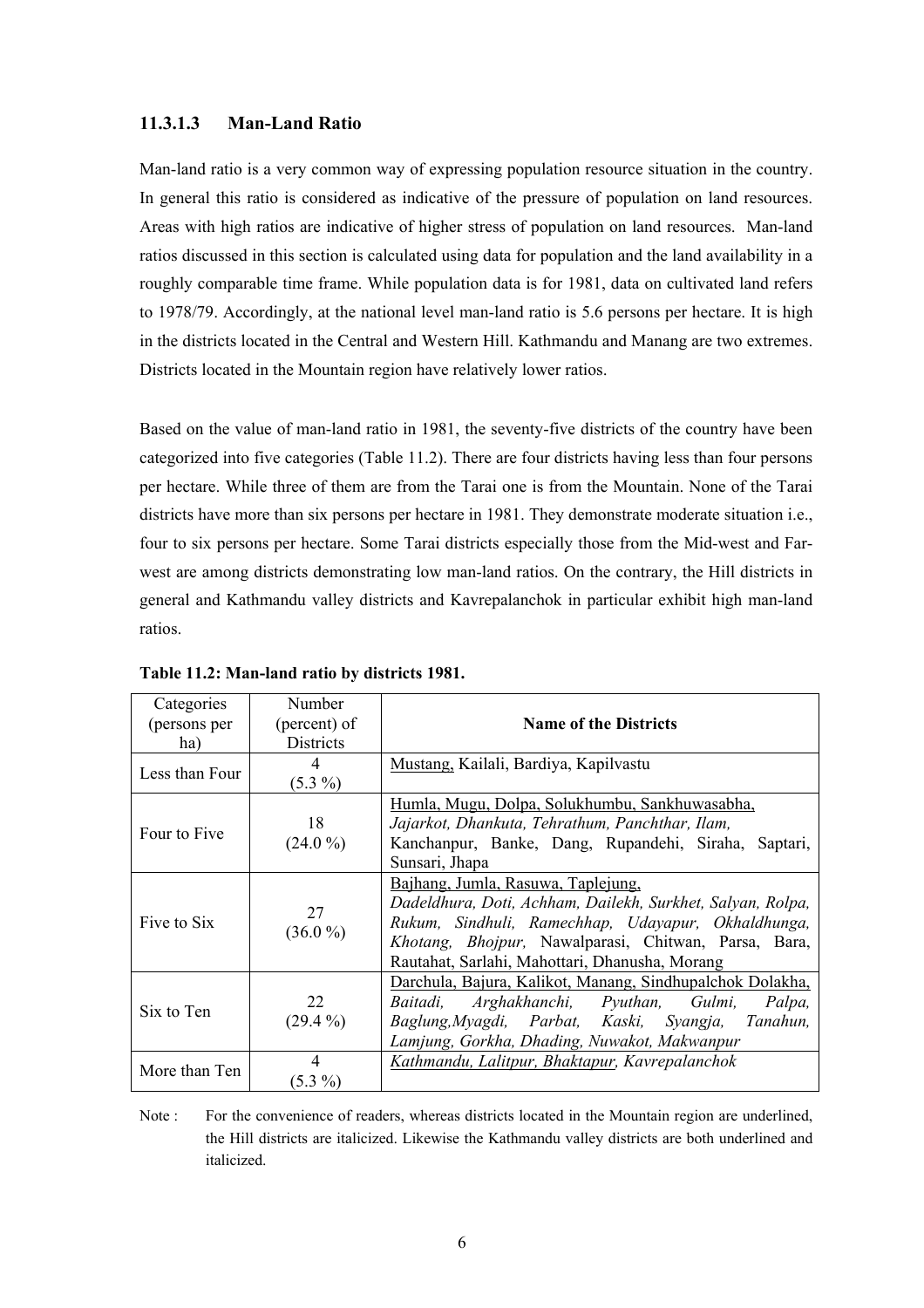Over the past two decades the population has grown rapidly. Between 1981 and 2001 more than 8.1 million people have been added in the country. Two censuses have been conducted successively in between. They have recorded more than 2.0 percent annual growth rate during these years. On the other hand, comparable and comprehensive data on land resources as per LRMP are not available. It is widely reported that with population increase some marginal areas have also been brought to cultivation over these years. This leads to the likelihood of increase in the proportion of cultivated land. In the mean time, several studies in Nepal have noted that the amount of land that can be brought under cultivation at present in Nepal is limited (see, *Ives and Messerli,* 1989).

## **11.3.2 Distribution of Cultivated Land in 2001**

Japan Forest Technology Association (*JAFTA*) 2001 has provided area of agriculture and grass land for 75 districts of the country. This data is used as the latest information on distribution of cultivated land by district. In a strict sense, the categories of land use under LRMP and JAFTA may not be comparable. Nonetheless, broader generalizations are possible in terms of direction and extent of change. Moreover, in this section the focus is on the state of affairs than a comparative assessment.

## **11.3.2.1 Cultivated Land 2000**

According to JAFTA 2000 the total cultivated (agriculture) land including grassland in the country is 4,061,631 ha which constitutes 27.6 percent of the total area of the country. This high proportion is due to the inclusion of grassland in the same category. Separate categories of land for agriculture and grassland are not available in this source. Unless specified, cultivated land in the following discussion includes grassland.

Regional variation is evident in the proportion of cultivated land and grassland. The Mountain region has 10 percent of its total area under cultivation in 2000. The corresponding proportions are 27.2 percent and 55.2 percent in the Hill and the Tarai. Variation by 15 eco-development regions is also apparent. The two extremes in this case include Western Mountain with 0.1 percent and Eastern Tarai with 75.6 percent of total area under cultivation. The proportion of cultivated land decreases from East to West except Mid-western region. Of the fifteen ecodevelopment regions three namely Eastern, Central and Western Tarai have more than 50 percent of their total land under cultivation. Similarly, three regions namely Eastern and Central Hills and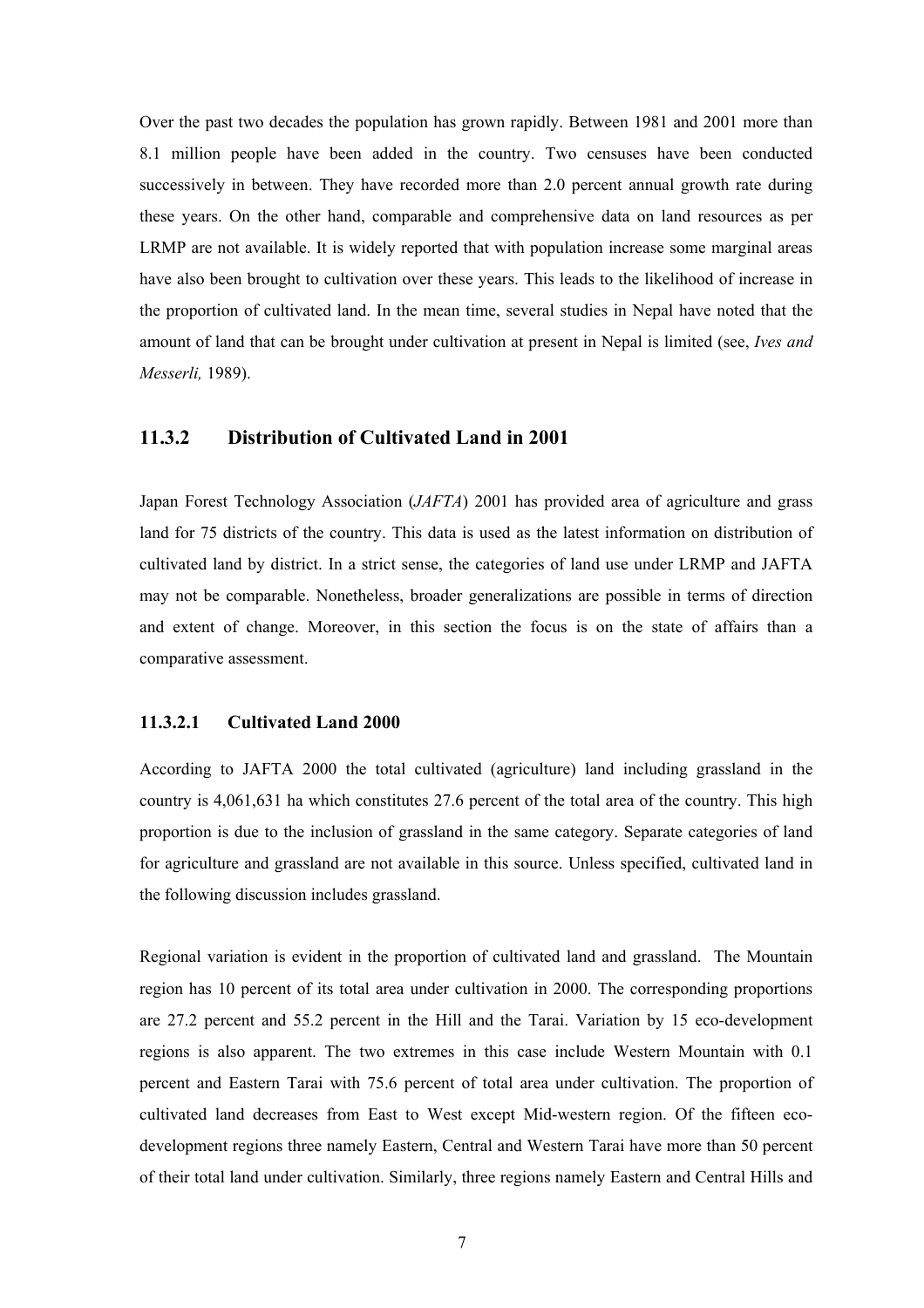Far-western Tarai have 40-50 percent of their total land under cultivation. Eastern and Central Mountains, and Western and Far-western Hills have 20-25 percent of their land under cultivation. Mid-western Mountain has only 3.2 percent of total land under cultivation. Moreover, Midwestern Hill and Far-western Mountain are roughly comparable with 14.5 and 13.6 percent of their total land under cultivation respectively. In all eco-development regions north-south variation is more distinct than the east-west variation.

At the district level the differences are far greater than the eco-development regions. Jhapa with 88 percent of its land under cultivation represents one end whereas Dolpa with less than 0.1 percent represents another extreme. On the whole, districts located in Tarai have higher proportion of cultivated land compared with districts in the Hill and the Mountain. Generally districts from Eastern and Central Tarai have more than 50 percent of their total land under cultivation. Districts in the Hill demonstrate complex situation. The proportion of cultivated land ranges from 4.5 percent (Rukum) to 54.8 percent (Okhaldhunga) excluding Kathmandu valley. Specific generalizations are difficult to make except what the districts in the East, Center and West have higher proportion, those in the Far-west have medium and those in the Mid-west have lower proportions of total land under cultivation. Some Hill districts namely Tehrathum, Dhankuta, Okhaldhunga and Kathmandu also have more than 50 percent of their land under cultivation. More importantly, all Tarai districts have more than 40 percent of their total land under cultivation by 2000. Banke (30.6%) and Dang (36.2%) are two exceptions.

#### **11.3.2.2 Cultivated Land Per Capita**

Cultivated land per capita for 2001 is 0.175 ha or 3.4 *ropani* for the country as a whole. Among ecological regions the Hill has lowest per-capita land i.e., 0.163 ha or 3.2 *ropani*. The Mountain on the other hand, demonstrates the highest value, a result of low population size. Although the per capita land in the Tarai is higher than the Hill, the difference is rather minimal whereas the difference between the Hill and the Mountain is far higher than the difference between the Hill and the Tarai (Table 11.3).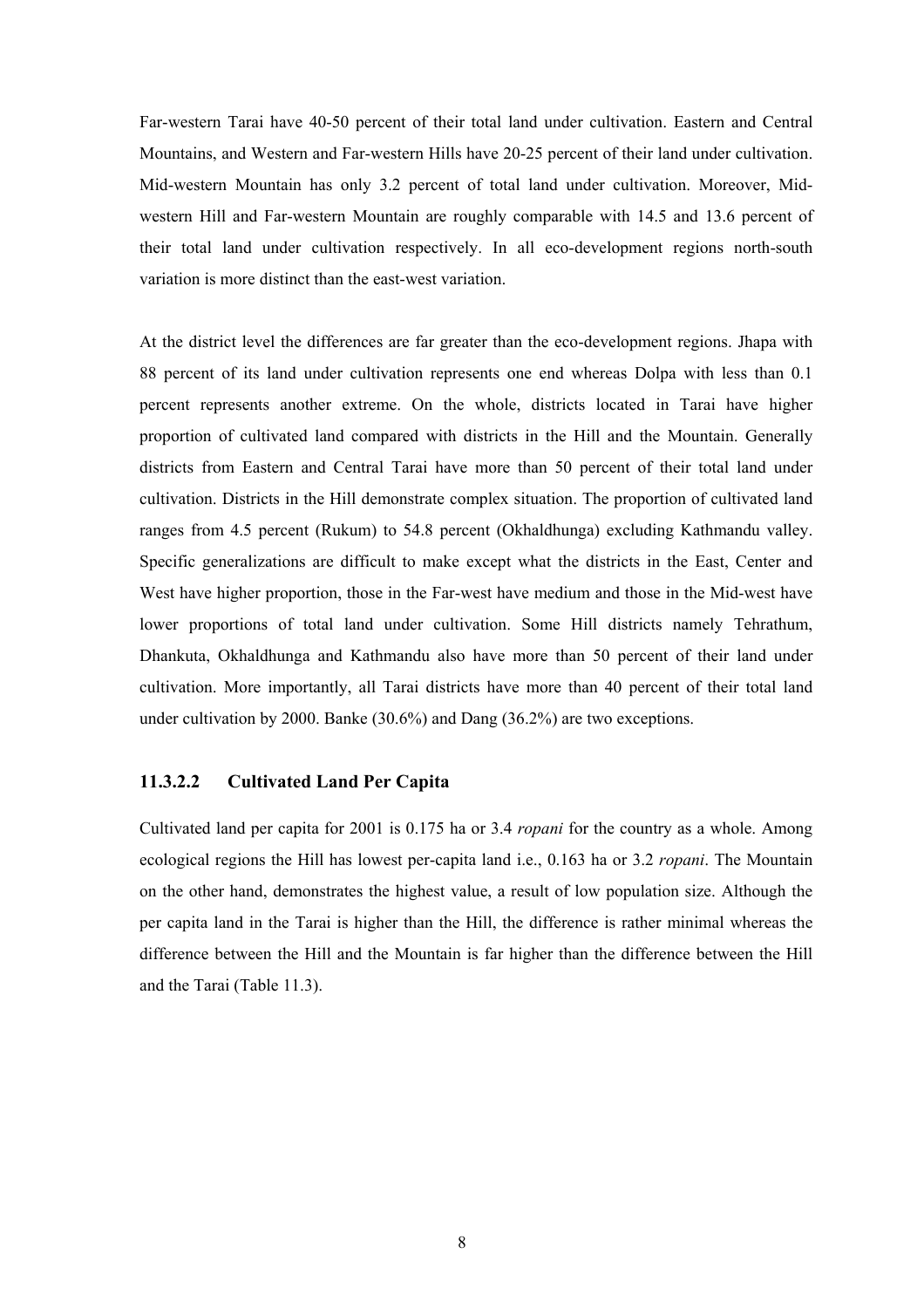| <b>Region (Zones)</b> | <b>Cultivated Land Per Person</b><br>(ha) | <b>Cultivated Land Per Household</b><br>(ha) |
|-----------------------|-------------------------------------------|----------------------------------------------|
| Mountain              | 0.307121                                  | 1.620500                                     |
| Hill                  | 0.162554                                  | 0.840429                                     |
| Tarai                 | 0.167393                                  | 0.962222                                     |
| <b>Nepal</b>          | 0.175438                                  | 0.954954                                     |

**Table 11.3: Cultivated land per person and per household 2000.** 

Note : Population figures are from Population Census 2001 and the figures for area under cultivation is taken from JAFTA 2001.

The distribution of cultivated land per household shows a similar situation. Land per household is lowest in the Hill followed by the Tarai. Land per household in the Mountain is nearly double that of the Hill. In the country as a whole, land per household is less than one hectare. This figure is lower than the one available from the Land Resource Mapping Project. Although these two sources are not strictly comparable, the decrease in the amount of land per household is quite logical given the rapid increase of population over last two decades.

#### **11.3.2.3 Man-Land Ratio, 2001**

The overall man-land ratio for 2001 is 5.7 persons per hectare. Districts with highest and the lowest man-land ratio are from the Mountain. Whereas Dolpa has the highest man-land ratio of 383.7 persons per hectare, Solukhumbu has the lowest value of 1.6 persons. Mustang, Dhading, Kathamndu and Manang are among districts with high man-land ratios. On the contrary, Taplejung, Mugu, Sankhuwasabha and Okhaldhunga are among districts with low man-land ratios.

Broadly, districts in the Mountain and the Tarai demonstrate a special pattern. Majority Mountain districts have less than four persons per hectare of cultivated land. Likewise, majority Tarai districts have man-land ratios between six to ten persons (Table 11.4). The Hill districts are complex and demonstrate diverse situation. On the one hand, there are eight districts having less than four persons per hectare, there are five districts with more than ten persons per hectare on the other. Kathmandu valley districts especially Kathmandu and Bhaktapur have very high man-land ratio compared with other hill districts. Both these districts have more than 40 persons per hectare while Lalitpur has about 22 persons per hectare. In the context of high-man-land ratio in Kathmandu it should be noted that Kathmandu valley with the only metropolitan city is the most urbanized section of the country.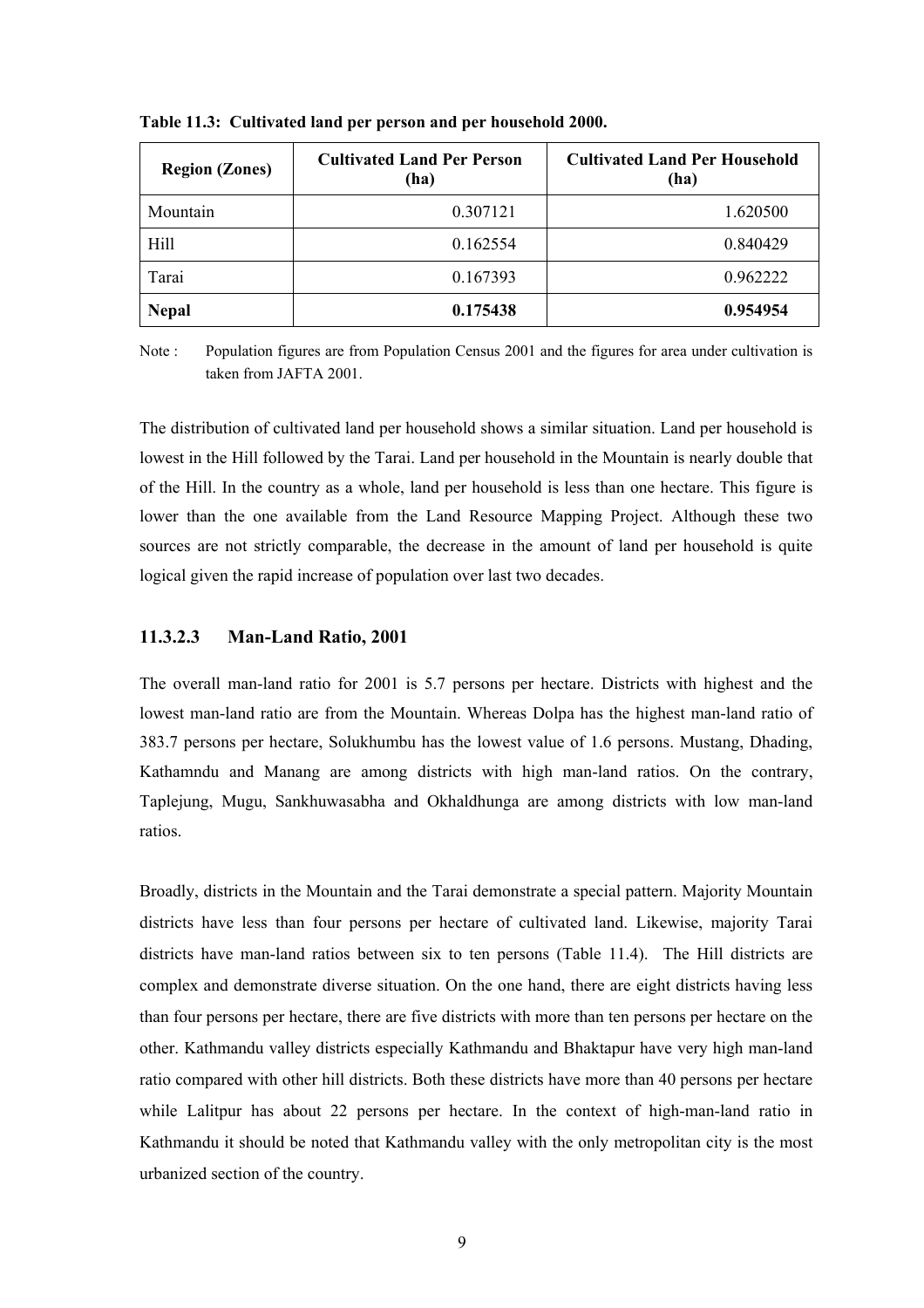| <b>Categories</b><br>(persons per<br>ha) | <b>Number</b><br>(percent) of<br><b>Districts</b> | <b>Name of the Districts</b>                                                                                   |  |  |  |
|------------------------------------------|---------------------------------------------------|----------------------------------------------------------------------------------------------------------------|--|--|--|
|                                          |                                                   | Darchula, Bajhang, Bajura, Humla, Mugu, Dolakha, Solukhumbu,<br>Sankhuwasabha, Taplejung,                      |  |  |  |
| Less than Four                           | 17(22.7%)                                         | Ramechhap, Makwanpiur, Khotang, Sindhuli, Bhojpur, Dhankuta,<br>Tehrathum, Panchthar                           |  |  |  |
|                                          |                                                   | Jumla, Manang, Rasuwa, Sindhupalchok                                                                           |  |  |  |
| Four to Five                             | 14(18.7%)                                         | Dadeldhura, Doti, Gorkha, Udayapur, Ilam,                                                                      |  |  |  |
|                                          |                                                   | Kailali, Bardiya, Dang, Kapilyastu, Jhapa                                                                      |  |  |  |
|                                          | $13(17.3\%)$                                      | Baitadi, Achham, Surkhet, Jajarkot, Salyan, Lamjung,<br>Tanahun.<br>Dhading, Nuwakot, Makwanpur,               |  |  |  |
| Five to Six                              |                                                   | Kavrepalanchok,                                                                                                |  |  |  |
|                                          |                                                   | Banke, Nawalparasi,                                                                                            |  |  |  |
| Six to Ten                               | 20(26.7%)                                         | Kalikot, Dailekh, Myagdi, Pyuthan, Gulmi, Arghakhanchi, Palpa,<br>Syangja                                      |  |  |  |
|                                          |                                                   | Rupandehi, Chitwan, Parsa, Bara, Rautahat, Sarlahi, Mahottari,<br>Dhanusha, Siraha, Saptari, Sunsari, Morang   |  |  |  |
| More than Ten                            | 11 $(14.6\%)$                                     | <u>Dolpa, Mustang, Manang</u> , <i>Rukum, Rolpa, Baglung, Parbat, Kaski,</i><br>Kathmandu, Lalitpur, Bhaktapur |  |  |  |

**Table 11.4: Man-land ratio by districts 2001.** 

Note : 1. For the convenience of readers, whereas districts located in the Mountain region are underlined, the Hill districts are italicized. Likewise the Kathmandu valley districts are both underlined and italicized.

2. While data on land resource refers to 2000, the population data refers to 2001.

With few extremes such as Dolpa, Mustang and Manang, the values of man-land ratios are comparable for 1981 and 2001. Further investigation is necessary to elucidate the extreme values. One likely explanation is the existence of large parcels of pasture in these mountain districts that are included in the current data on agriculture land. Nevertheless, this comparability of man-land ratio after two decades is a concern. As stated earlier there has been an addition of more than 8.1 million population over these years. If the cultivated land had remained the same, this additional number would mean an addition of 3.0 persons per hectare by 2001 over 1978/79. Thus, the comparability of man-land ratio therefore means a definite increase in the amount of land under cultivation. Without longitudinal data with comparable categories and definitions, the extent of increase cannot be elucidated. The specific assessment of changes in land resource in general and cultivated land in particular is difficult and this paper, being a situation analysis is beyond its scope.

Given three ecological zones (north-south) and five development regions (east-west) it is also useful to analyze man-land ratio by eco-development regions. Among fifteen eco-development regions, two regions demonstrate very high man-land ratios in 2001. These include Western Mountain and Kathmandu valley. Limited availability of cultivated land for the former and large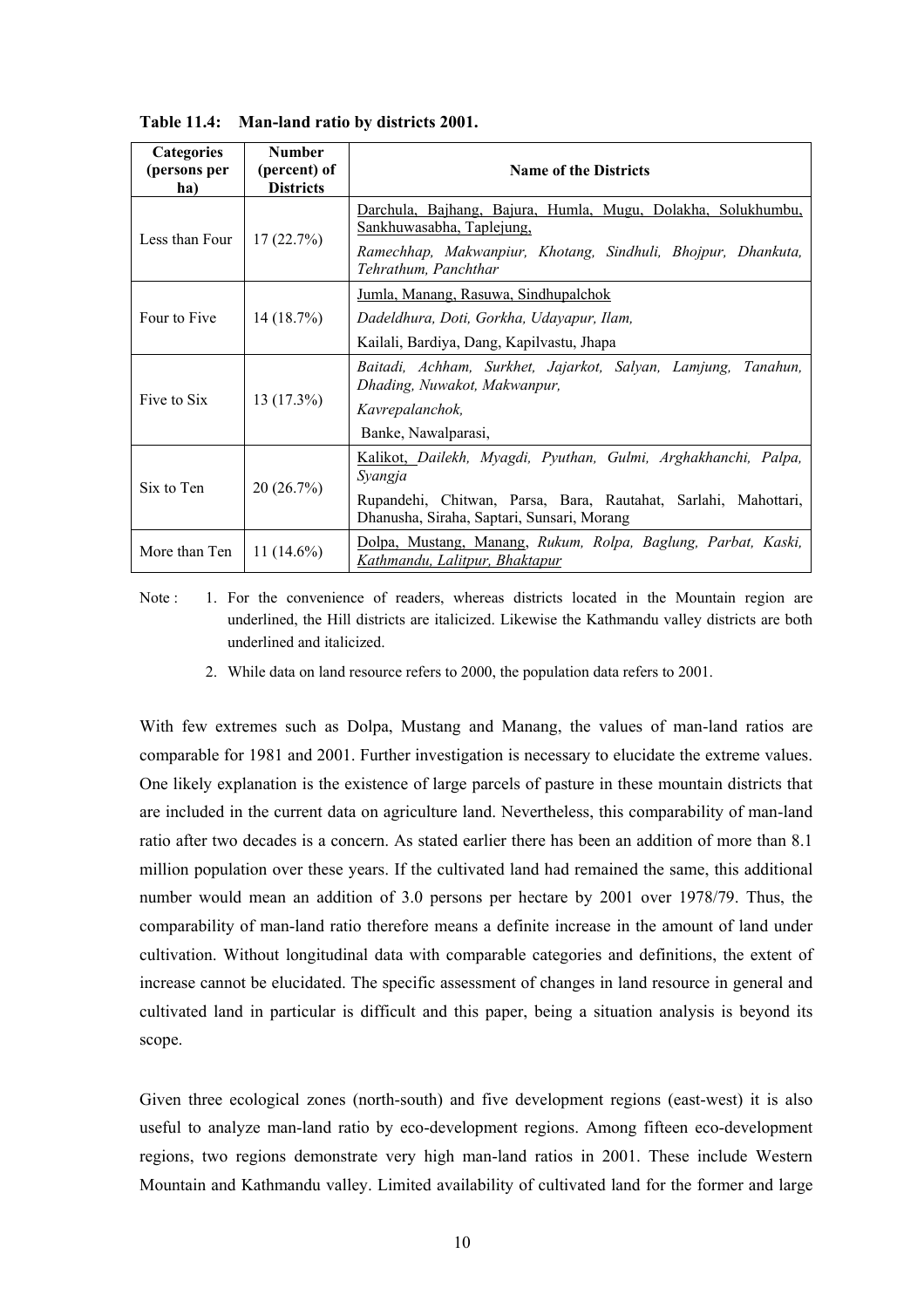population size in the latter can be attributed for the high ratios respectively. On the other hand, Eastern Mountain has the lowest man-land ratio. On the whole, with an exception of Western Mountain these ratios are low in the Mountains and high in the Hills. Tarai is in-between but values of various Tarai regions are closer to the corresponding Hill regions than to the Mountain regions (Table 11.5).

| Eco-Development<br><b>Region</b> | <b>Cultivated</b><br>Land* $(ha)$ | <b>Total Population**</b> | <b>Man-Land Ratio</b><br>(p/ha) |
|----------------------------------|-----------------------------------|---------------------------|---------------------------------|
| <b>NEPAL</b>                     | 4061631                           | 23151423                  | 5.7                             |
| <b>Mountain</b>                  | 518377                            | 1687859                   | 3.3                             |
| Eastern                          | 209705                            | 401587                    | 1.9                             |
| Central                          | 131326                            | 554817                    | 4.2                             |
| Western                          | 564                               | 24568                     | 43.6                            |
| Mid-western                      | 68769                             | 309084                    | 4.5                             |
| Far-western                      | 108013                            | 397803                    | 3.7                             |
| Hill                             | 1666363                           | 10251111                  | 6.2                             |
| Eastern                          | 470656                            | 1643246                   | 3.5                             |
| Central                          | 441167                            | 3542732                   | 8.0                             |
| Western                          | 387327                            | 2793180                   | 7.2                             |
| Mid-western                      | 199545                            | 1473022                   | 7.4                             |
| Far-western                      | 167668                            | 798931                    | 4.8                             |
| <b>Tarai</b>                     | 1876891                           | 11212453                  | 6.0                             |
| Eastern                          | 549214                            | 3299643                   | 6.0                             |
| Central                          | 553045                            | 3934080                   | 7.1                             |
| Western                          | 308707                            | 1753265                   | 5.7                             |
| Mid-western                      | 264218                            | 1230869                   | 4.7                             |
| Far-western                      | 201707                            | 994596                    | 4.9                             |
| <b>Kathmandu Valley</b>          | 43670                             | 1645091                   | 37.7                            |

**Table 11.5: Man-land ratio by eco-development region, 2001.** 

Note : Cultivated land in this column includes grassland. Disaggregated data for cultivated land only is not available.

Source : \* Japan Forest Technology Association (JAFTA), 2001. \*\* CBS, 2002.

Eco-development regions in the Hill primarily Central, Western and Mid-western hills are regions with man-land ratio of more than 7 persons per hectare. Of the Tarai regions it is only Central Tarai that has this ratio of more than 7 persons per hectare. This man-land ratio when considered in the context of differences in terrain conditions, history of settlement, overall quality of soil and yield of cereal crops (see tables below) by ecological zones, the pressure of population on land resource is far higher in the eco-development regions of the Hill than in other regions.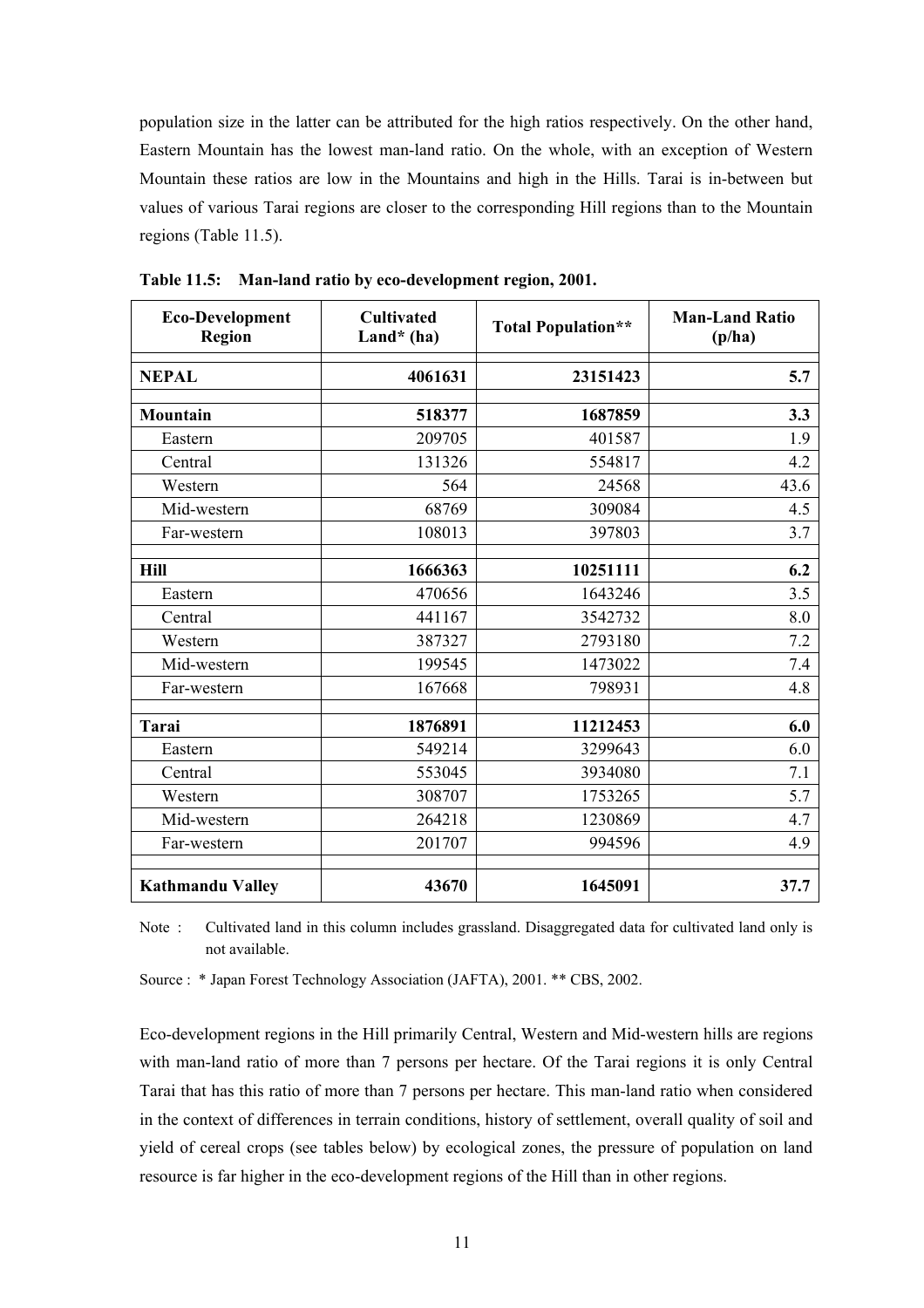# **11.4 Basic Crop Production**

The proportion of cultivated land, per-capita availability and man-land ratios are expressions of population resource relations since they reflect the resource availability in the given area. Cultivated land is the prime resource for agrarian population because without this the production of varieties of food and other crops necessary to meet the daily calorie requirement is not possible. Thus, analysis of population situation must take into consideration of crop production and availability situation in the country in order to regulate population growth especially when the country such as Nepal is faced with rapid growth of population.

## **11.4.1 Basic Crop Production at the National Level**

Six crops namely barley, maize, millet, paddy, wheat, and potato are considered as basic crops as these crops are used to meet the basic food requirement of citizens in the country. Since potato is consumed as basic crop in the Mountain region its inclusion, as part of basic crop is considered desirable. As noted earlier the production figures of these six basic crops discussed below are five-year averages of 1997/98 to 2001/02. The total basic crop production in the country is 8.04 million metric ton a year. Of all the crops, the amount of paddy production is highest in the country. Of the total basic crop production, paddy shares nearly 50 percent. Maize, potato and wheat come next with their shares 17.9 percent, 14.9 percent, and 14.1 percent respectively (Table 11.6). Paddy, maize and wheat are also the first three crops in terms of total cropped area in the country (see *Subedi et. al,* 2003). The total production amount of barley and its share in the total basic crop production is very small.

| <b>Basic Crops</b> | Production (5-year Average 1997/98-2001/02) |                                                   |                   |
|--------------------|---------------------------------------------|---------------------------------------------------|-------------------|
|                    | <b>Total (Metric ton)</b>                   | <b>Share in Total</b><br><b>Production</b> $(\%)$ | Yield (Mt/per ha) |
| Barley             | 31,603                                      | 0.4                                               | 1.12              |
| Maize              | 1,438,135                                   | 17.9                                              | 1.74              |
| Millet             | 287,357                                     | 3.6                                               | 1.11              |
| Paddy              | 3,950,233                                   | 49.1                                              | 2.53              |
| Wheat              | 1,137,187                                   | 14.1                                              | 1.77              |
| Potato             | 1,198,862                                   | 14.9                                              | 7.35              |
| <b>Total</b>       | 8,043,377                                   | 100                                               | 2.31              |

**Table 11.6: Basic crops, their production and yield in Nepal.** 

Source: Based on *Statistical Information on Nepalese Agriculture*, Various Dates (1997/98 – 2001/02).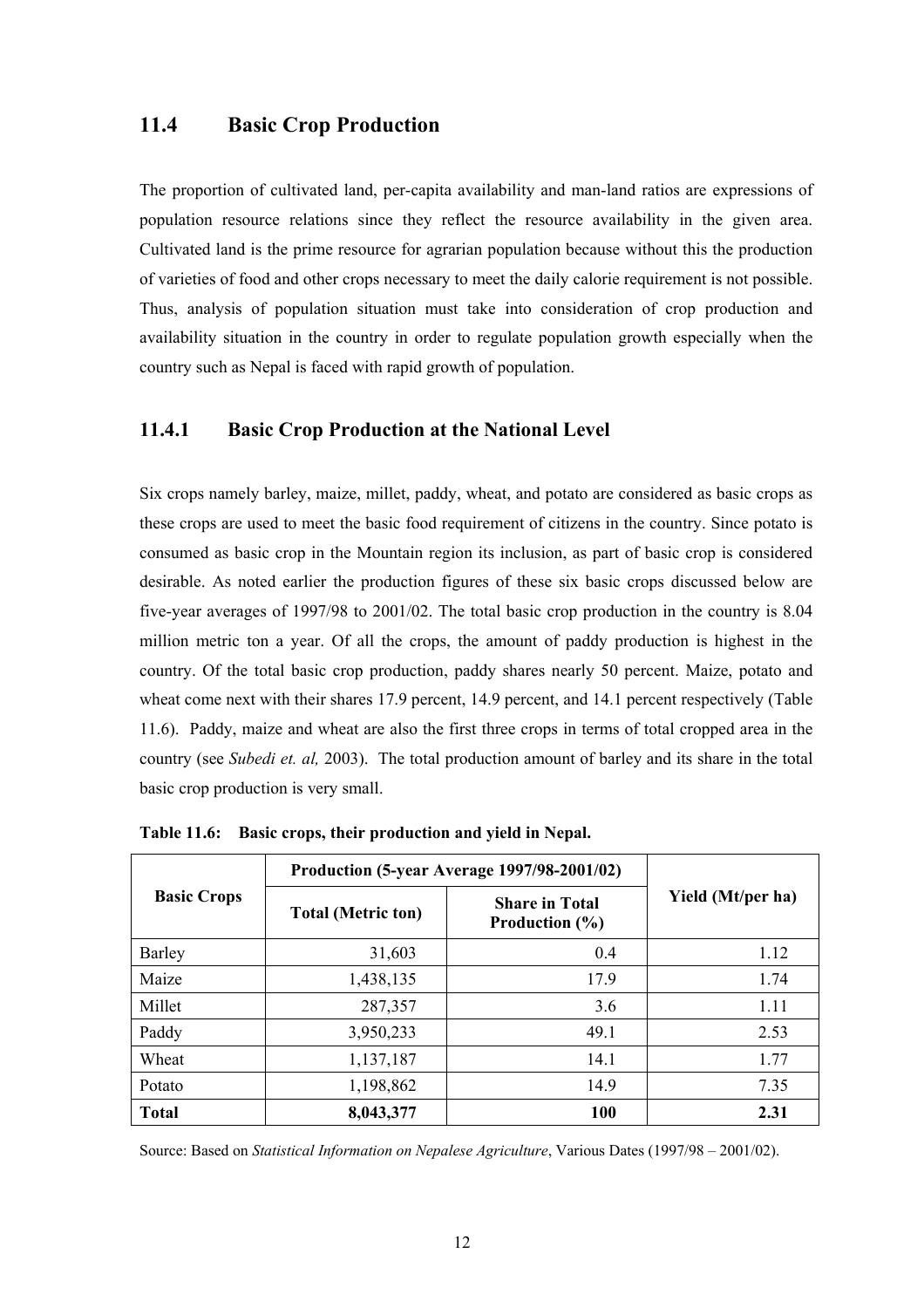Of the six crops mentioned above except paddy and millet all others are grown in all 75 districts. However, there is a wide gap in the yields of these crops. Whereas yield of potato is more than seven metric ton per hectare i.e., highest among all basic crops, the yield of millet per hectare is only 1.1 metric ton. Moreover, yield of paddy is slightly over 2.5 metric ton per hectare. Wheat comes next in yield per unit and is followed by maize.

## **11.4.2 Regional Variation in Basic Crop Production**

The production of basic crops varies by ecological zones and by districts. Mountain region (zone), which occupies 35 percent of the total territory, has 7.3 percent of total population in 2001, contributes only 6.7 percent in the basic crop production. Similarly, the hill, which occupies 42 percent of the territory and has 44.3 percent of total population, produces 37.9 percent of the total basic crop production. Moreover, the Tarai occupying 23 percent of the territory and 48.4 percent of population produces 55.4 percent of basic crops.

All basic crops are grown in all three ecological zones though their yields differ. However, some crops are more area specific than others. For example, there is high concentration of barley production in the Mountain districts with Jumla producing the highest amount. Paddy is grown in all districts except Manang and Mustang. Tarai districts dominate in the production of paddy although it is also commonly grown in the Hill districts. Maize is grown in all districts but more extensively in the Hill districts. Of all the crops, its share in the total cereal production is highest in the Hill districts. Wheat is also produced as widely as maize. However, its production is higher in Tarai districts. The districts of the Mid-western and Far-western Hills also produce considerable amount of wheat. Of total cereal production, the role of wheat is more important in the Hill than in other ecological zones. Potato is grown in all ecological zones and all 75 districts. It is considered more important in the Mountain districts even if its production is higher in the Hill and Tarai districts. Millet is important in the Hills and Mountain districts except Manang and Mustang.

## **11.4.2.1 Production in the Mountain**

Based on the production of the last five years the average annual basic crop production in the Mountain is 540 thousand metric ton. By far the share of potato is highest (Table 11.7). It is followed by maize. Paddy is also produced in the Mountain especially in the low-lying river basins. Paddy contributes about 17 percent of total basic crop production in this region (zone).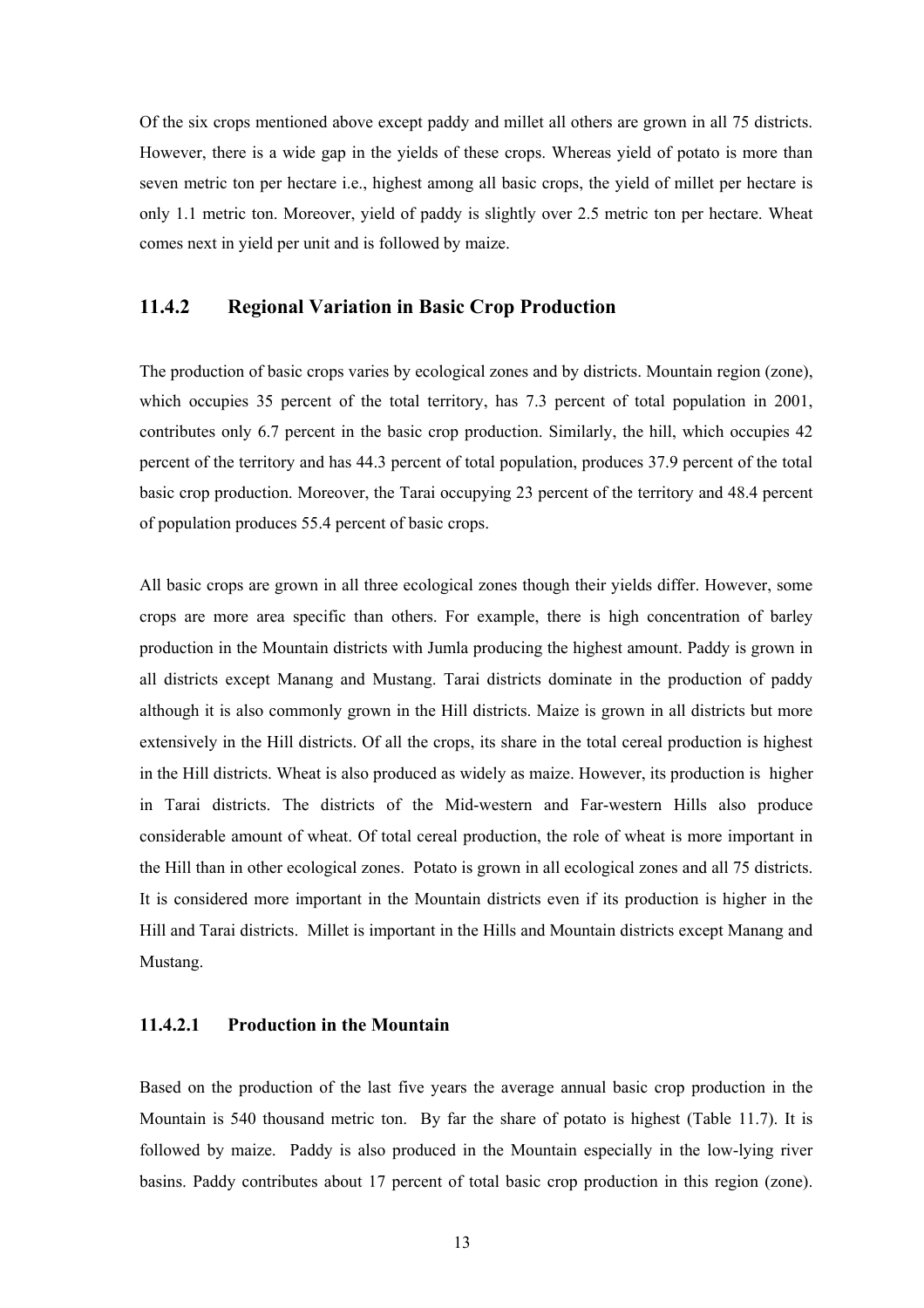Wheat and millet are other crops with their share of 11.6 percent and 10.6 percent respectively. Moreover, among six basic crops the share of barley is lowest. But if its production per district is taken into account Mountain ranks highest. Average barley production in the sixteen Mountain districts is 838 metric ton per year.

|                    | <b>Production (5-Year Average 1997/98-2001/02)</b> |                                                   |                   |  |
|--------------------|----------------------------------------------------|---------------------------------------------------|-------------------|--|
| <b>Basic Crops</b> | <b>Total (Metric ton)</b>                          | <b>Share in Total</b><br><b>Production</b> $(\%)$ | Yield (Mt/per ha) |  |
| Barley             | 13,408                                             | 2.5                                               | 1.08              |  |
| Maize              | 119,436                                            | 22.1                                              | 1.41              |  |
| Millet             | 55,390                                             | 10.3                                              | 1.06              |  |
| Paddy              | 91,119                                             | 16.9                                              | 1.54              |  |
| Wheat              | 62,746                                             | 11.6                                              | 1.30              |  |
| Potato             | 197,650                                            | 36.6                                              | 3.37              |  |
| <b>Total</b>       | 539,749                                            | 100.0                                             | 1.71              |  |

**Table 11.7: Basic crops, their production and yield in the Mountain.** 

Source : Based on *Statistical Information on Nepalese Agriculture*, Various Dates (1997/98 – 2001/02).

Compared with other ecological zones per unit yields of these basic crops are low in the Mountain. Yield of crops depends upon nature of soil, rainfall, temperature, terrain condition, duration of growing season, and other agricultural inputs. In most of these attributes the Mountain region is not privileged. Nonetheless, of all these crops in the Mountain potato has highest yield per ha. Its average yield is approximately 3.4 metric ton per ha. Barley, despite highest per district production, has the yield of 1.1 metric ton per hectare.

### **11.4.2.2 Production in the Hill**

Land in the Hill with its long history of human settlement has been used to produce varieties of crops for centuries. Apart from hill landform the region also comprises of mid-land valleys and flood plains, which produce crops whose yields are comparable to that of the Tarai. Kathmandu valley is an exception where yields of most basic crops are highest in the country. On the average the Hill (i.e. 39 districts) produces 3 million metric ton of basic crops annually. Maize is the dominant crop there and its contribution is 32 percent in the total basic crop production. Paddy comes next with its near 30 percent contribution (Table 11.8). The share of potato is also notable.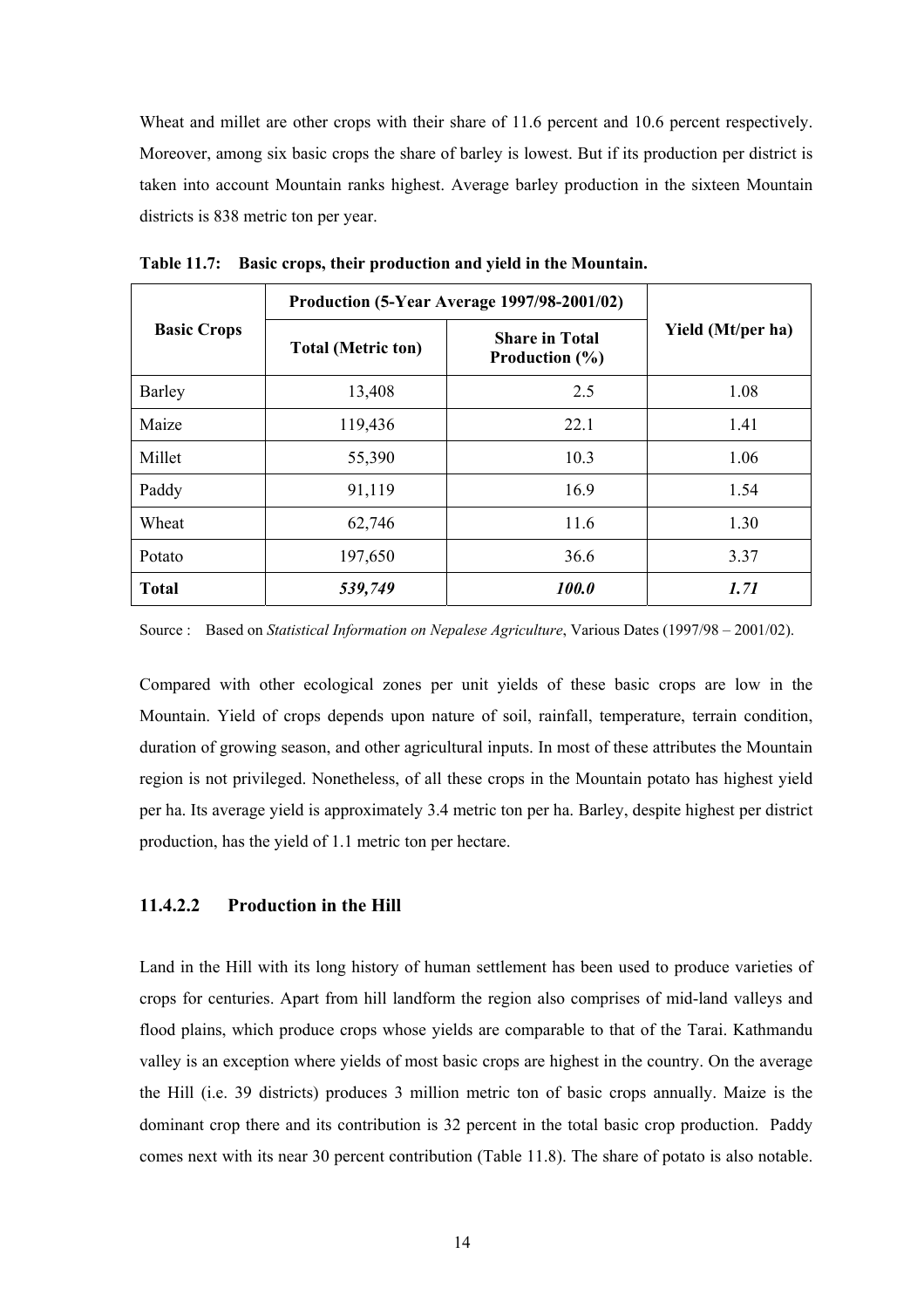Millet contributes 7 percent only but of all ecological zones largest amount of millet is produced in the Hill. Among 73 millet-producing districts Sindhupalchok has the highest millet production.

| <b>Basic Crops</b> | <b>Production (5-Year Average 1997/98-2001/02)</b> | <b>Yield</b> (Mt/per                 |      |
|--------------------|----------------------------------------------------|--------------------------------------|------|
|                    | <b>Total (Metric ton)</b>                          | <b>Share in Total Production (%)</b> | ha)  |
| Barley             | 16,639                                             | 0.5                                  | 1.16 |
| Maize              | 983,619                                            | 32.3                                 | 1.72 |
| Millet             | 218,878                                            | 7.2                                  | 1.11 |
| Paddy              | 894,390                                            | 29.4                                 | 2.36 |
| Wheat              | 381,445                                            | 12.5                                 | 1.58 |
| Potato             | 550,964                                            | 18.1                                 | 9.56 |
| <b>Total</b>       | 3,045,934                                          | 100.0                                | 2.08 |

**Table 11.8 : Basic crops, their production and yield in the Hill.** 

Source: Based on Statistical Information on Nepalese Agriculture, Various Dates (1997/98 – 2001/02).

Mid-western Hill is also notable for barley production although its share in the total crop production is nominal. Wheat is as widely produced as that of maize. It is especially important in the Mid-western and Far-western Hill. Hill districts namely Kavrepalanchok, Ilam and Makwanpur are noteworthy for potato production. The yield of basic crops in the Hill in general is moderate. It is higher than the mountain but lower than the Tarai all together.

## **11.4.2.3 Production in the Tarai**

Tarai is the main basic crop producing area in the country. The plain terrain with fertile soil plus its sub-tropical monsoon climate has facilitated the crop production in this region. Annually Tarai produces 4.46 million metric ton of basic crop. Paddy is the main crop there. Of the six crops paddy contributes 66 percent of the total production. It is for this reason Tarai is sometimes called "rice-bowl" of the country. Tarai is noted not only for highest production of paddy but also for highest yield per hectare (Table 11.9). Jhapa district ranks highest in the paddy production and is closely followed by Morang. Wheat is second to paddy in the total crop production. All Tarai districts produce wheat but it is produced in large quantity in the Western and Far-western Tarai.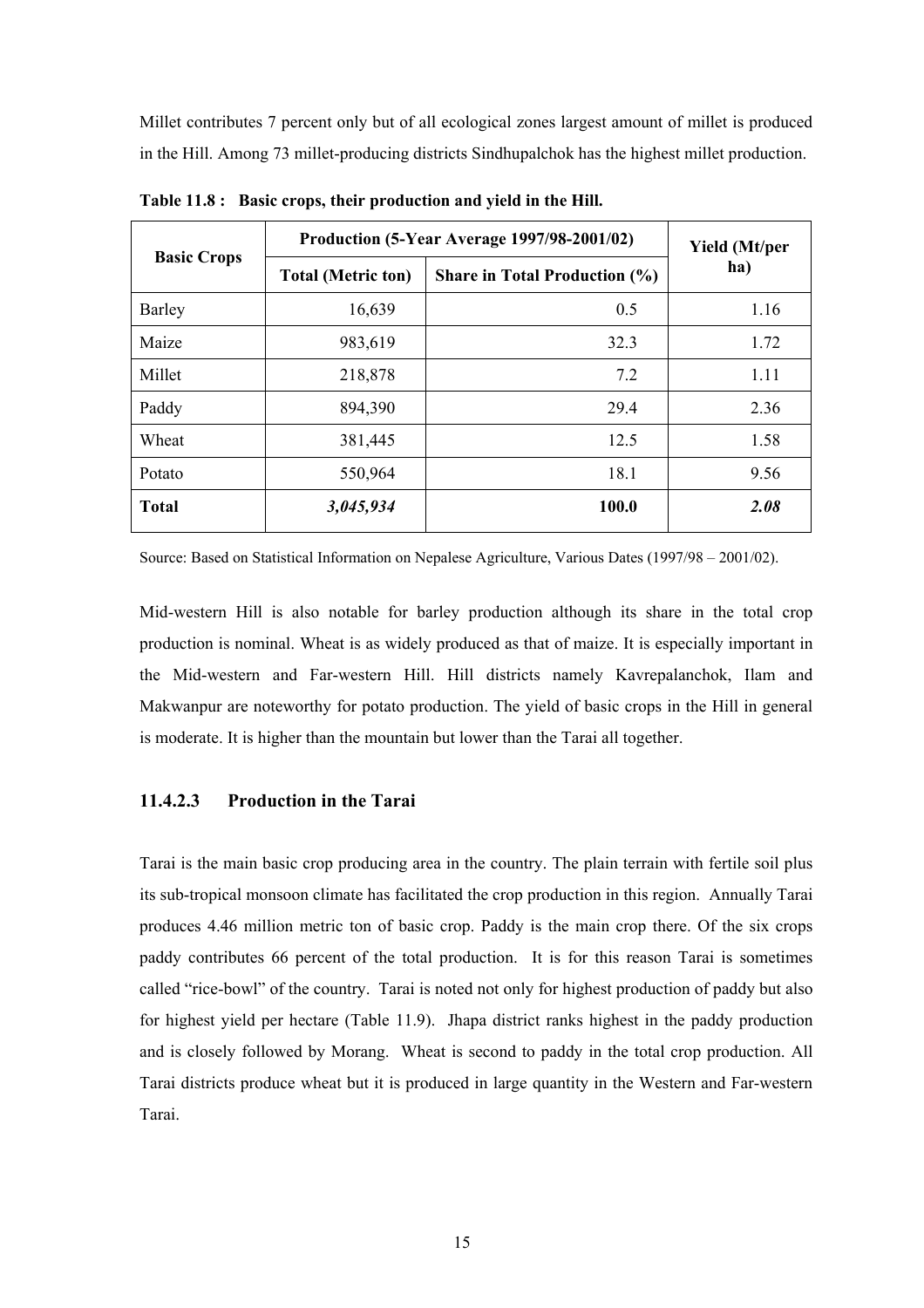| <b>Basic Crops</b> | Production (5-year Average 1997/98-2001/02) |                                      |                   |
|--------------------|---------------------------------------------|--------------------------------------|-------------------|
|                    | <b>Total (Metric ton)</b>                   | <b>Share in Total Production (%)</b> | Yield (Mt/per ha) |
| Barley             | 1,556                                       | 0.0                                  | 1.12              |
| Maize              | 335,081                                     | 7.5                                  | 2.0               |
| Millet             | 13,089                                      | 0.3                                  | 1.21              |
| Paddy              | 2,964,724                                   | 66.5                                 | 2.63              |
| Wheat              | 692,996                                     | 15.6                                 | 1.97              |
| Potato             | 450,249                                     | 10.1                                 | 9.65              |
| <b>Total</b>       | 4,457,695                                   | 100.0                                | 2.61              |

**Table 11.9 : Basic crops, their production and yield in the Tarai.** 

Source : Based on *Statistical Information on Nepalese Agriculture*, Various Dates (1997/98 – 2001/02).

Potato is increasingly grown in all districts of Tarai. It may be more important in the Mountain but its total production is highest in Tarai. No regional concentration is evident in its production. While Bara is noted for highest potato production, Chitwan produces largest quantity of maize in the country. As noted earlier the yield of crops is highest in the Tarai. This applies to all crops considered in this study despite some crops are grown most widely in the Hill or in the Mountain.

#### **11.4.2.4 Basic Crop Production by District**

Above discussion on regional variation by ecological zones summarized the north south variation. Discussion by districts is expected to add east-west variation within the ecological zones thereby complementing the discussion above. Basic crop production varies by district. In many instances average crop production in the district reflect larger intra-regional variation than interregional variation. Districts are not always comparable in size and proportion of cultivated land. District level variation of basic crop production should consider this variation. The average annual production of six basic crops by district is given in Annex 11.2 and the figures are selfexplanatory. However, it is suffice to mention that irrespective of ecological zones the crop production is higher in the districts located in the eastern part of the country than those in the western part. Kathmandu valley districts are rather unique in crop production. For most of these crops discussed above their production levels in the valley are far higher.

# **11.5 Population and Adequacy of Basic Crop Production**

One expression of population resource relations is adequacy or inadequacy of basic crop production in the region. This adequacy is assessed in terms of whether the production is adequate to meet the nutrition requirement of the population living in the region. For this, the total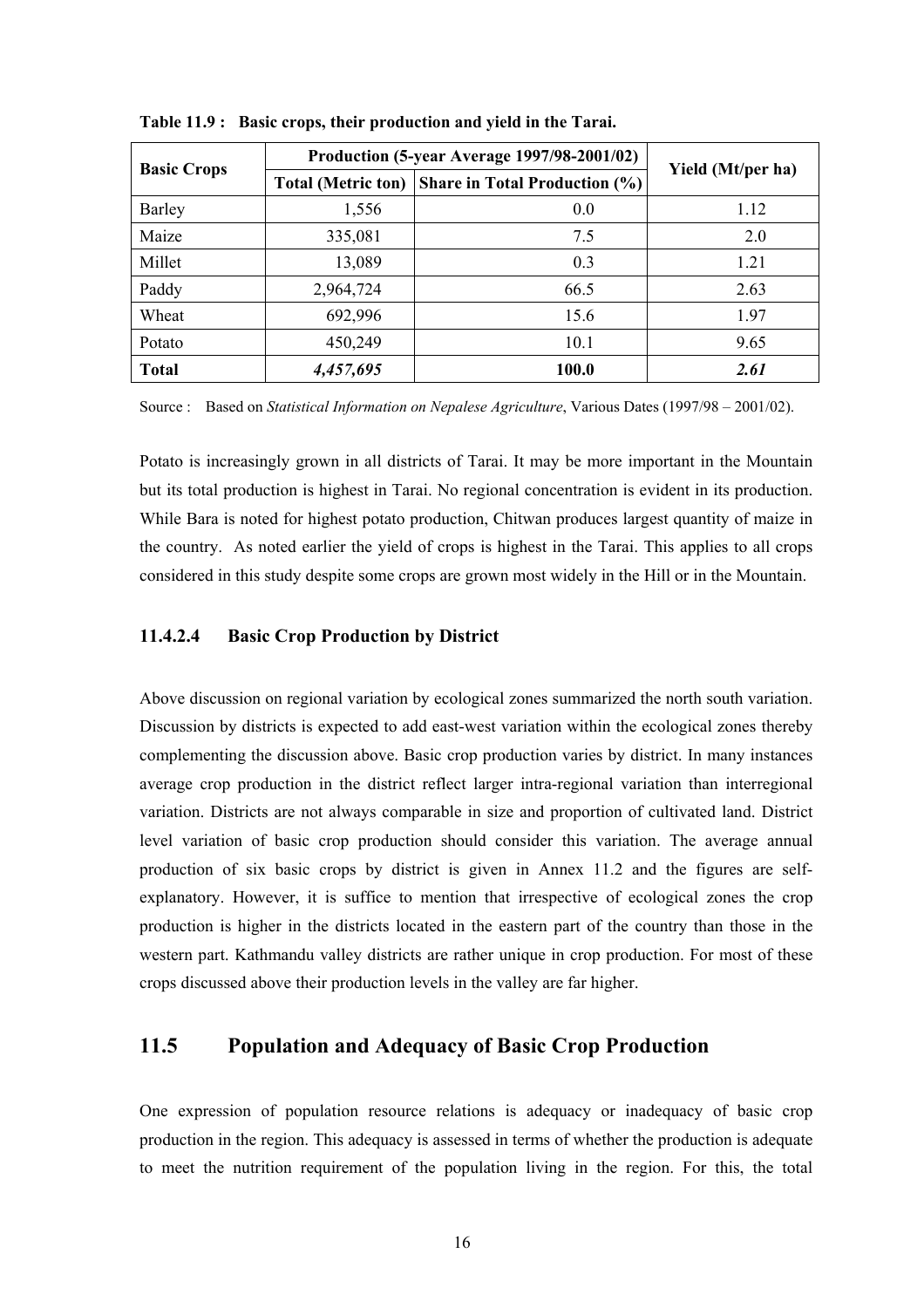production from basic crops is converted into total calorie value they produce. To assess the district situation, the nutritional calorie values of six crops are first calculated separately and summed up latter<sup>1</sup>.

The calorie conversion (per 100 gram) of individual crop is based on conversion factor published in the *Agricultural Marketing Information Bulletin* (Special Issue – 2002). As stated earlier Annex 11.1 gives the calorie conversion factor for basic crops considered in this study. For calorie conversion of paddy, it is first converted into equivalent rice unit by using a conversion factor of 0.6175.

## **11.5.1 Adequacy by Ecological Zones**

l

This calorie value is assessed against the calorie required for the population as of 2001. Since the timeframe of both the data sources i.e., basic crop production and population census is comparable; the results are expected to be robust. Table 11.10 gives the population and total cereal calorie available from the basic crops produced in the respective zones. A total of 18,396 billion calorie is available from six basic crops in the country annually. Regional inequality is evident (Fig.1). Of the total calorie available in the country, Tarai produces 63 percent. This is against its population share of 48.4 percent. The Hill produces nearly 32 percent of available calorie but its share of population is 44.3 percent. The Mountain has the least share both in available calorie and in resident population. But its share of resident population is greater than its share of available calorie.

| <b>Ecological</b> | <b>Population 2001</b> |         | <b>Production of Basic</b> | <b>Calorie Available</b> |            |
|-------------------|------------------------|---------|----------------------------|--------------------------|------------|
| Zone              | <b>Number</b>          | Percent | Crop (in mt) $*$           | Total (in 000)           | Percent    |
| Mountain          | 1687859                | 7.3     | 539749                     | 1033736940               | 5.6        |
| Hill              | 10251111               | 44.3    | 3045933                    | 5796400202               | 31.5       |
| Tarai             | 11212453               | 48.4    | 4457694                    | 11566199441              | 62.9       |
| <b>Nepal</b>      | 23151423               | 100     | 8043376                    | 18396336583              | <b>100</b> |

**Table 11.10 : Population and availability of cereal calorie by ecological zones, 2001.** 

Note : \* This includes 5-year average (1997/98-2001/02) production of barley, maize, millet, paddy, potato and wheat.

 \*\* The calculation of total calorie required is based on total population in 2001 for respective regions and districts.

<sup>&</sup>lt;sup>1</sup> Since this discussion is limited to resource availability over space, policy issues primarily the management and distribution within the space (i.e., within the geographic unit), are beyond the scope of this paper.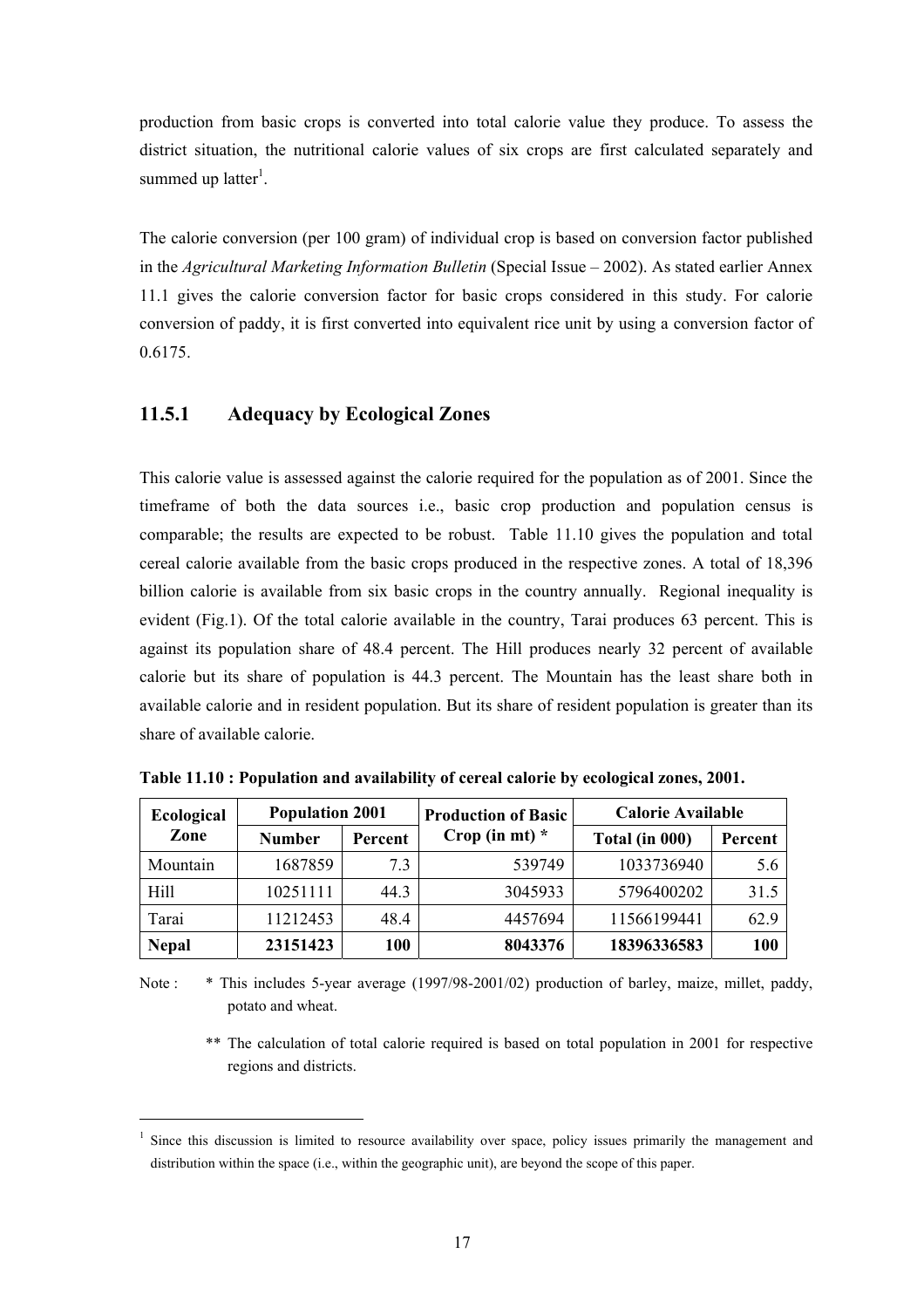

The proportional distribution of total cereal calorie required per person per day remains the same for the Hill and the Tarai (Table 11.11). This resemblance despite differences in the proportional share of total population is because of differential calorie requirement in the Hill and in the Tarai. On the contrary, these two regions are far apart in the total calorie available per day. While the Tarai produces 63 percent of the total calorie available in the country, the Hill produces approximately 32 percent only. The Mountain and the Hill have shortage of total calorie requirement.

 **Table 11.11: Adequacy of available cereal calorie and balance situation by ecological zones, 2001.** 

| Ecological<br>Zone | <b>Total Calorie</b><br><b>Required</b> |         | <b>Total Calorie</b><br>Available per day* |         | <b>Balance</b> (in | <b>Balance</b> in |
|--------------------|-----------------------------------------|---------|--------------------------------------------|---------|--------------------|-------------------|
|                    | Total                                   | Percent | Total                                      | Percent | calorie)           | person            |
| Mountain           | 3453865872                              | 7.6     | 2832155999                                 | 5.6     | $-621709872.5$     | $-832.0$          |
| Hill               | 20976848439                             | 46.2    | 15880548499                                | 31.5    | -5096299940        | $-6906.0$         |
| Tarai              | 20986348280                             | 46.2    | 31688217648                                | 62.9    | 10701869368        | 14328.0           |
| <b>Nepal</b>       | 45417062591                             | 100.0   | 50400922146                                | 100.0   | 4983859555         | 6590.0            |

Note : \* This calculation of calorie available per day is based on 5-year average (1997/98-2001/02) production of barley, maize, millet, paddy, potato and wheat.

The balance situation in terms of total calorie requirement and availability suggests that Mountain and Hill have negative balance and Tarai the positive balance. This balance situation when translated into number of person suggests a positive balance of mere 6590 persons in the country.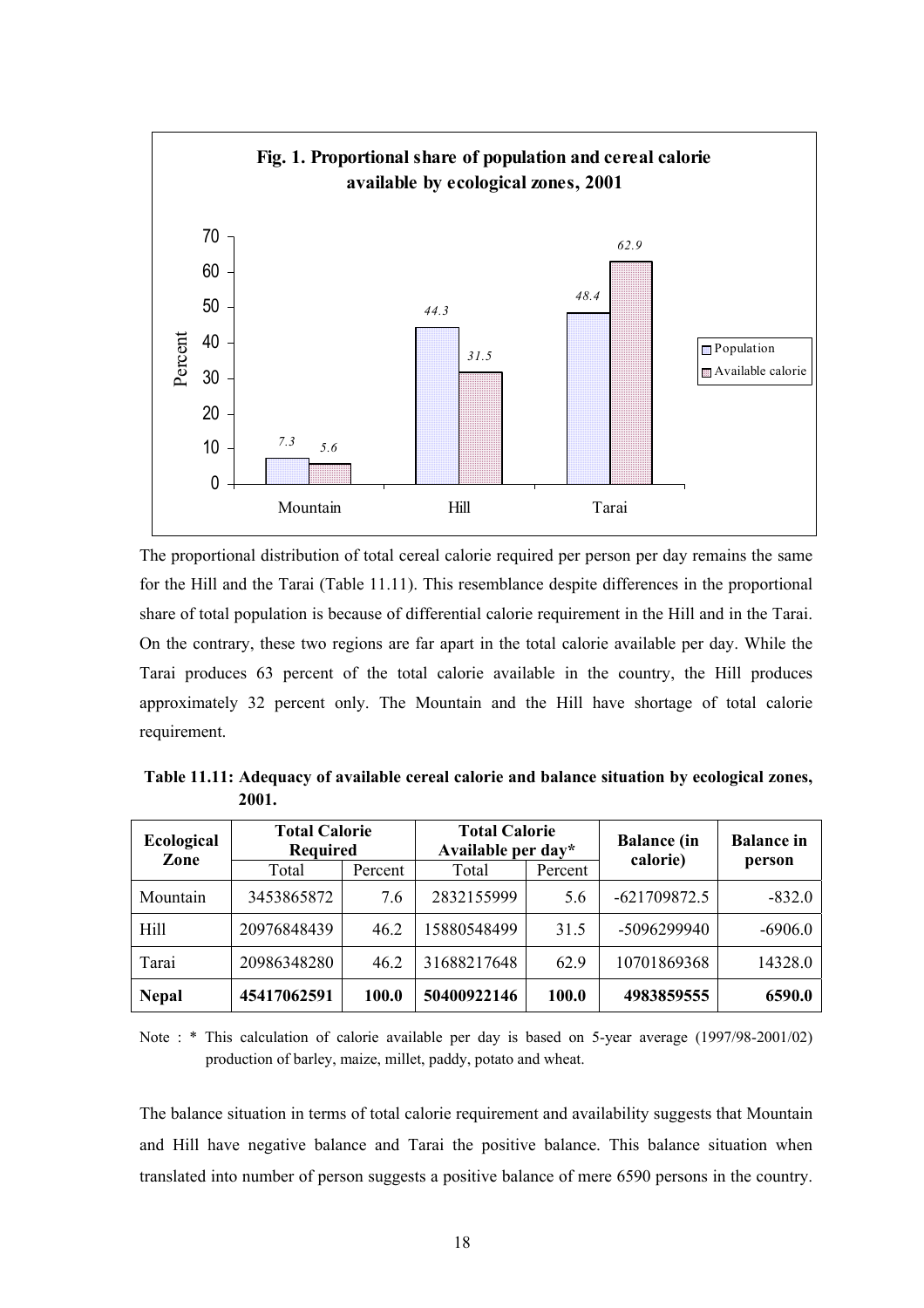Obviously, Tarai appears to be able to support additional 14 thousand people at the present level of technology and production. On the contrary, the Hill has negative balance of 6906 persons and the Mountain a negative balance of 832 persons.

# **11.5.2 Adequacy by Development Regions**

The proportional share of population and cereal calorie available by development region also shows regional inequality. But compared with inequality by ecological zones the level of inequality by development region is less convincing. Of the five development regions three namely, Eastern, Mid-western and Far-western exceed proportional share of available calorie to population (Table 11.12). However, the differences are marginal in Mid-western and Far-western region. It is only Eastern region where the difference is noticeable (i.e., 25.8 percent against 23.1 percent).

| Development<br><b>Region</b> | <b>Population 2001</b> |         | <b>Production of Basic</b> | <b>Calorie Available</b> |                |
|------------------------------|------------------------|---------|----------------------------|--------------------------|----------------|
|                              | <b>Number</b>          | Percent | Crop (in mt) $*$           | <b>Total</b> (in<br>000) | <b>Percent</b> |
| Eastern                      | 5344476                | 23.1    | 2303281                    | 4739526755               | 25.8           |
| Central                      | 8031629                | 34.7    | 2517549                    | 5743552067               | 31.2           |
| Western                      | 4571013                | 19.7    | 1567539                    | 3605410492               | 19.6           |
| Mid-western                  | 3012975                | 13.0    | 1008816                    | 2443294140               | 13.3           |
| Far-western                  | 2191330                | 9.5     | 646192                     | 1864553130               | 10.1           |
| Nepal                        | 23151423               | 100.0   | 8043376                    | 18396336583              | 100.0          |

**Table 11.12 : Population and availability of cereal calorie by development regions, 2001.** 

Note : \* This includes 5-year average (1997/98-2001/02) production of barley, maize, millet, paddy, potato and wheat.

 \*\* The calculation of total calorie required is based on total population in 2001 for respective regions and districts.

Central development region is the only region that has noticeably higher share of population than its share in available calorie (Fig.2). The Western development region shows almost identical share. Overall it is Eastern and Central development region that show noticeable difference. While the former exceeds its share in available calorie to its share of population, the latter shares more population than the available calorie. It is to be noted that Central development region is the region that has largest size of urban population including Kathmandu valley where a large proportion is dependent on non-agricultural occupation.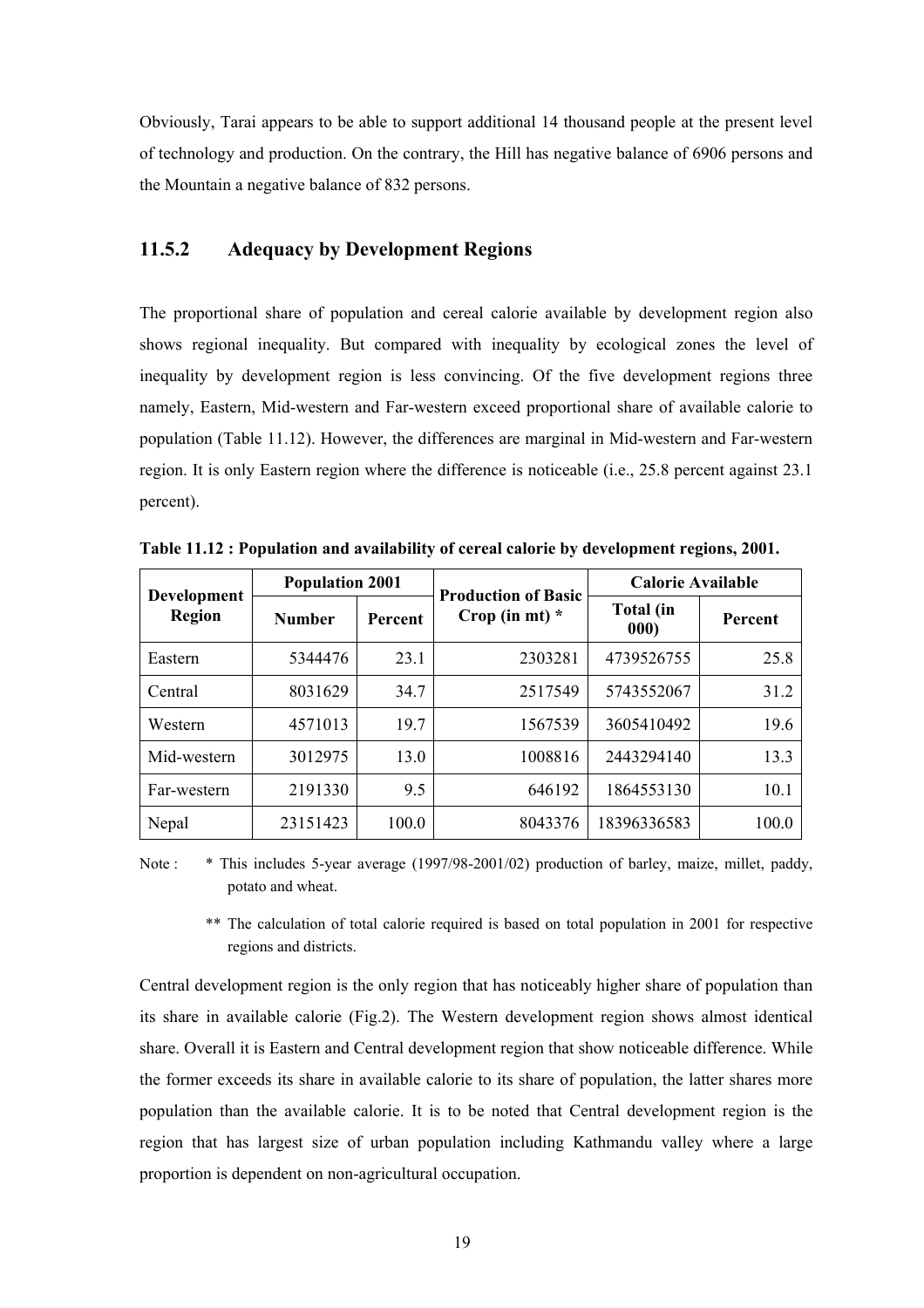

To meet the calorie requirement of population as recorded by population census 2001 an average of 45,417 million calorie per day is necessary in the country. The development regions differ in the amount of calorie required per day and their proportional share reflects the difference. This inequality is largely due to dissimilarity in proportion of cultivated land and population size of the regions. Central region has highest calorie requirement followed by Eastern and Western region respectively (Table 11.13). There is a mismatch between necessary calorie and total available in the region. The available calorie per day clearly exceeds the requirement in Eastern region. No other regions exceed the requirement as much as this region does.

| <b>Ecological</b><br>Zone | <b>Required Calorie/day</b> |         | Available Calorie/day* |         | <b>Balance</b> | <b>Balance</b> in<br>Person |
|---------------------------|-----------------------------|---------|------------------------|---------|----------------|-----------------------------|
|                           | Total                       | Percent | Total                  | Percent | (in calorie)   |                             |
| Eastern                   | 10360283571                 | 22.8    | 12985004808            | 25.8    | 2624721237     | 3432                        |
| Central                   | 15748232055                 | 34.7    | 15735759088            | 31.2    | -12472967      | $-17$                       |
| Western                   | 9047543833                  | 19.9    | 9877836965             | 19.6    | 830293132      | 1112                        |
| Mid-western               | 5950541015                  | 13.1    | 6693956547             | 13.3    | 743415531      | 995                         |
| Far-western               | 4310462117                  | 9.5     | 5108364738             | 10.1    | 797902621      | 1068                        |
| Nepal                     | 45417062591                 | 100     | 50400922146            | 100     | 4983859555     | 6590                        |

**Table 11.13: Adequacy of available cereal calorie and balance situation by development regions, 2001.** 

Note : \* This calculation of calorie available per day is based on 5-year average (1997/98-2001/02) production of barley, maize, millet, paddy, potato and wheat.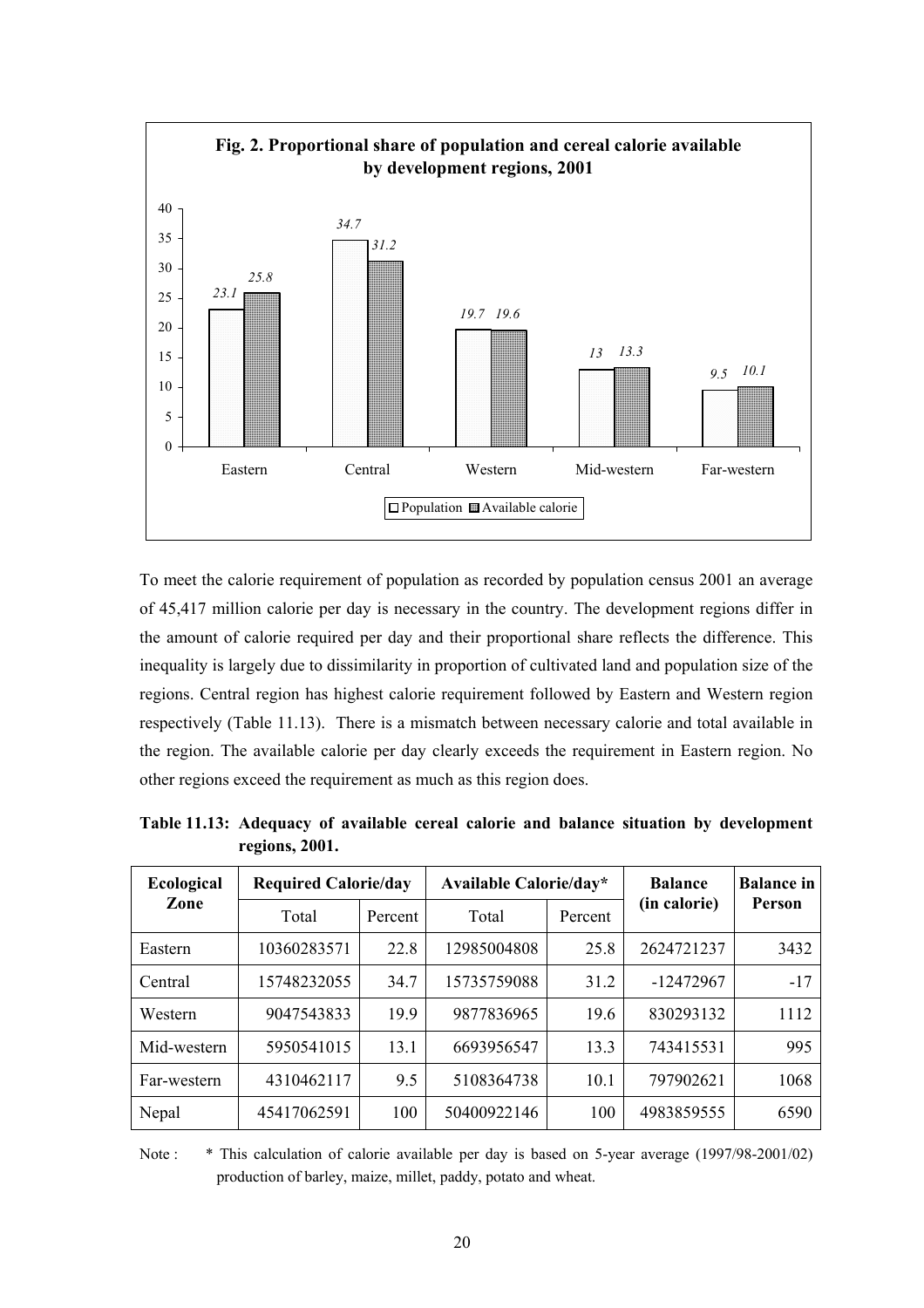The balance situation in terms of total calorie requirement and availability shows a negative situation for Central region only. All other regions have positive balance. This balance when translated into number of person is highest for Eastern region and lowest or negative for Central region. Inter-regional comparison in terms of development regions and ecological zones suggests that inequality by ecological zones is far greater than inequality by development region. Of the four development regions showing positive balance, the range is between 995 and 3432 persons only. Even the negative balance is only of 17 persons for Central zone. This is in contrast with far higher negative balance of more than 6,900 persons in the Hill.

## **11.5.3 Adequacy by Districts**

Districts differ in their land resource and population size. As a result, they differ in their proportional share of available calorie and of required amount. Population size in the districts ranges from 9,587 for Manang to 1,081,845 for Kathmandu. In terms of their share in the total population whereas Kathmandu shares nearly five percent of the total population in the country, Manang's share is less than 0.5 percent. There is huge difference in the amount of basic crop production and it is reflected in the inter-district variation in total cereal calorie available by district. Of all the districts Bara has highest available calorie and Manang the lowest. Bara, topping the rank of districts is largely because of its wheat production. Bara ranks highest in wheat production of all 75 districts and it is wheat that has highest calorie value per 100 gram. Apart from Bara, other districts with high values with regards to available calorie include Jhapa, Morang, Rupandehi, Saptari, Dhanusha, Sunsari, Kapilvastu, Parsa, Kailali and Kanchanpur respectively (Map 11.1). Among districts falling at the bottom include, Dolpa, Mustang, Humla, Mugu and Rasuwa. A detail of population and available calorie by district is presented in Annex 11.3.

Because of the size and locational difference (ecological zones) in calorie requirement of the residents, districts differ. Total calorie requirement in the districts ranges from 19.6 million per day for Manang to 2.2 billion for Kathmandu. In the total calorie requirement of the nation as a whole, the share of Manang comes out to be less than 0.5 percent whereas the share of Kathmandu is almost five percent. Districts namely Morang, Rupandehi, Jhapa, Dhanusha, Sarlahi, Sunsari, and Kailali are among districts that have higher calorie requirement (Map 11.2).

Since the production and yield of basic crops is high in Tarai districts, the available calorie per day is also high there. The balance situation between requirement and availability suggests that 46 out of 75 districts have negative balance. Among districts with negative balance 13 (out of 16) are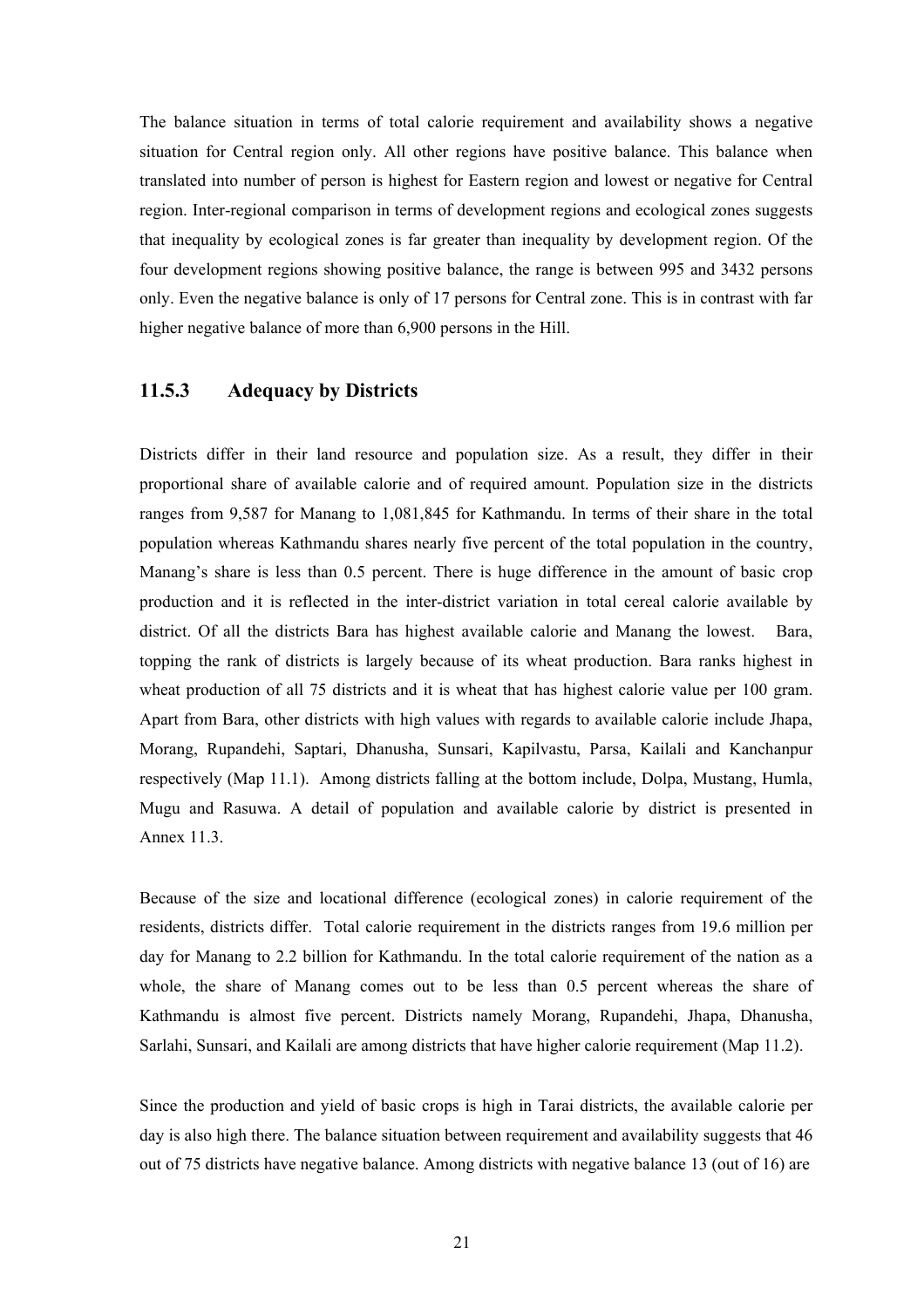

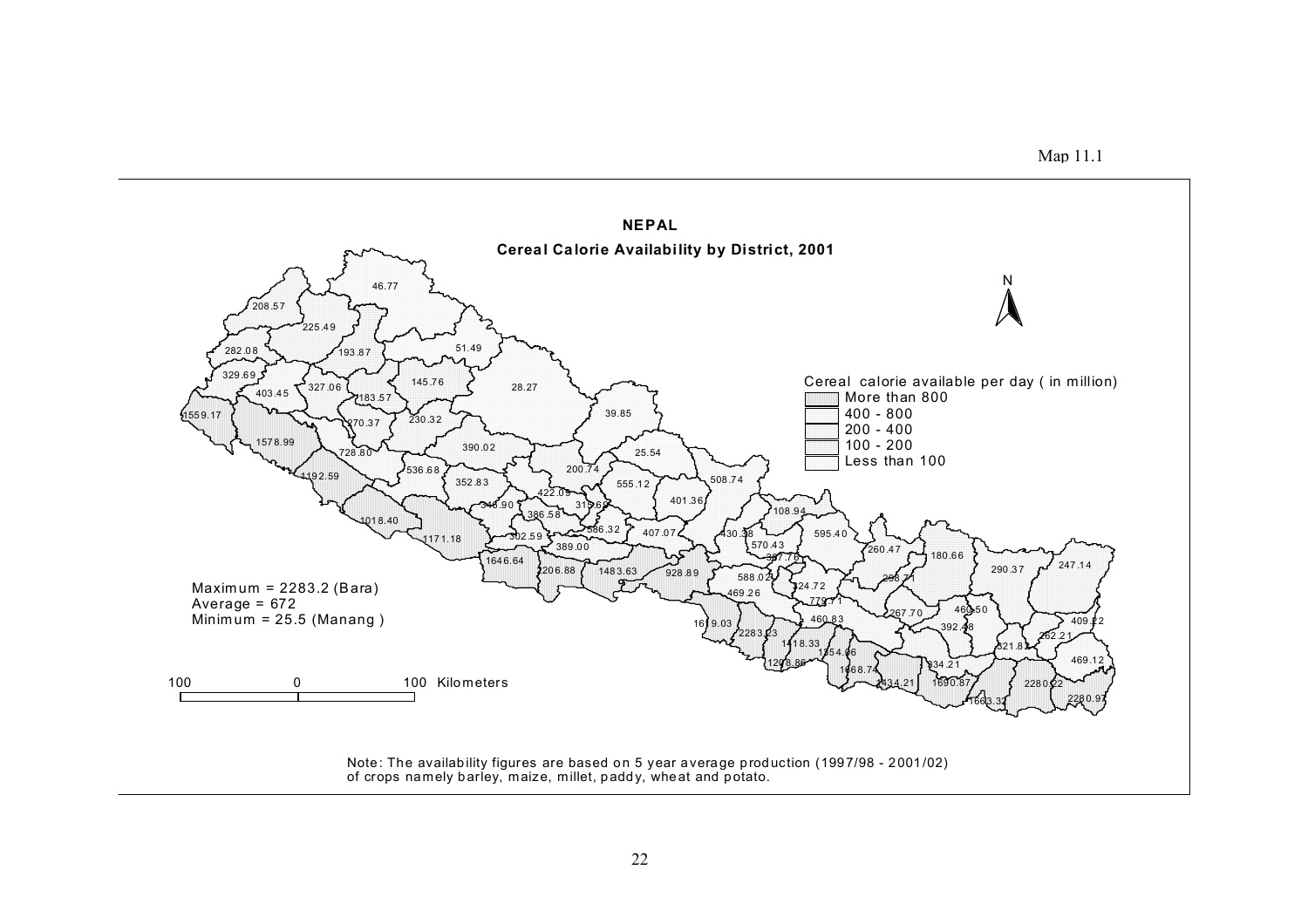

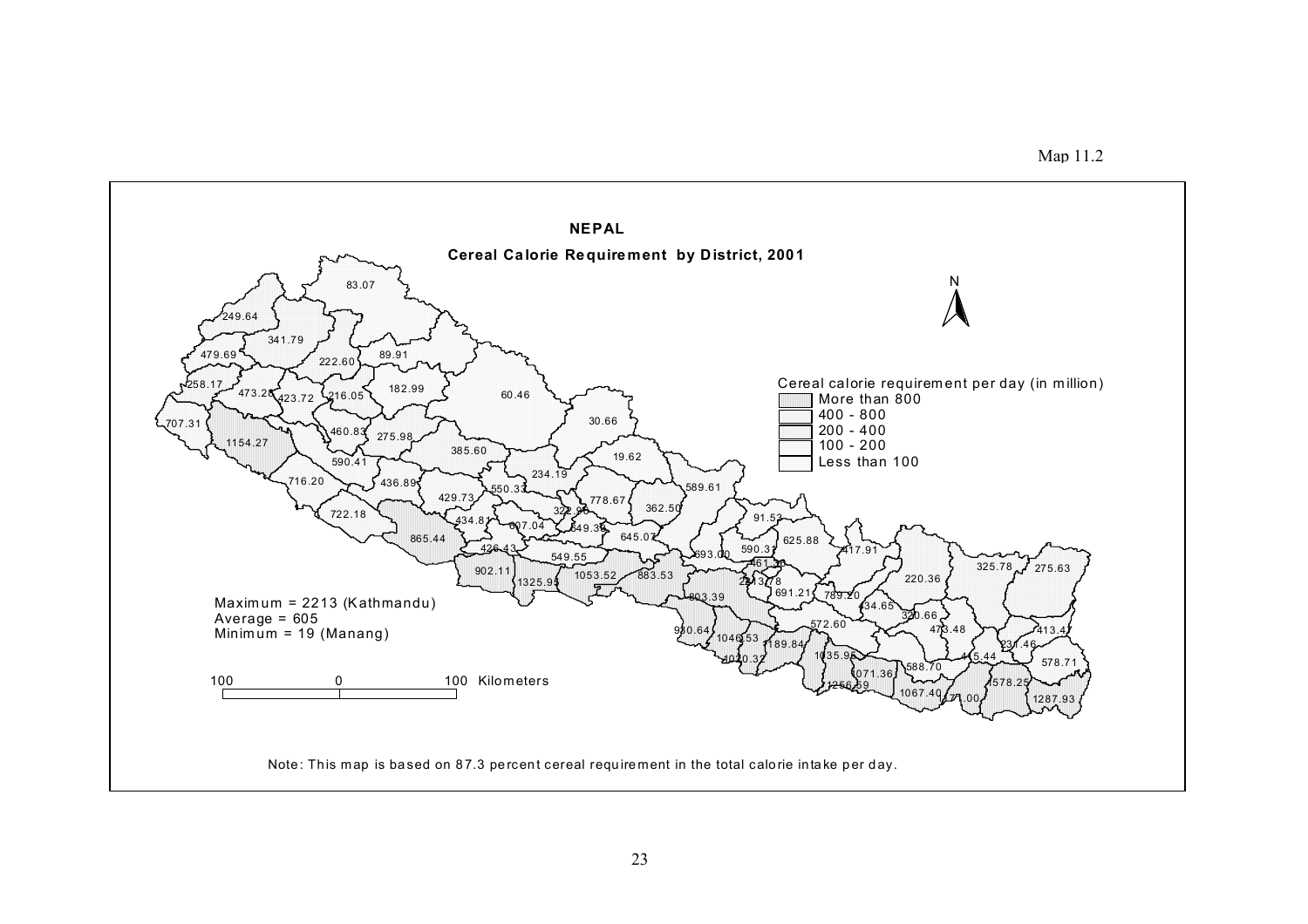from the Mountain and 33 (out of 39) are from the Hill. Six districts in the Hill and three districts in the Mountain have positive balance (see, Annex 11.4). All Tarai districts have positive balance. The existing positive balance in terms of number of persons ranges from 1656 (Bara) to six (Rukum). Likewise, the negative balance in the districts ranges from six in Panchthar to 2,177 in Kathmandu. The positive balance reflected in 29 districts shows that the available calorie is adequate to supply necessary daily calorie for additional 14,328 persons. On the contrary, 46 districts with negative balance show calorie shortage equivalent to 7,738 persons. Therefore, despite 61.3 percent districts showing shortage of necessary cereal calorie the overall national balance appears positive equivalent to 6,590 persons. In other words if these 75 districts are to be interpreted in terms of over population and under population 46 districts are over populated i.e., negative food balance. On the contrary, only 29 districts are under populated (Map 11.3). In its entirety positive numerical balance of more than 6,500 persons suggested a positive direction but for a nation of more than 23 million people with more than 2 percent growth rate per annum this is not a situation to be content with.

# **11.6 Conclusion**

Because of the multi-faceted and multidisciplinary nature plus multiplicity of approaches, the experiences and interpretations related to population-environment relations are varied and often contested. Environmental concerns are not only matters for natural scientists but also matters for social scientists and therefore they are equally considered social issues (Blaikie 1995: 2). In Nepal whereas there has been increasing realization of rapid growth of population in recent decades as undesirable (NPC 1992; 1998), the implications of accelerated land degradation, deforestation and depletion of other natural resources (see Blaikie and Brookfield, 1987; Ives and Messerli 1989) is also being realized ever more. As a result, the population-environment issues have gained attention in the public policy in Nepal over the last few years. However, in reality the public programs has been largely dominated by epistemology of population and environment as separate entities rather than population-environment as integrated entities.

Increasing presence of people on the finite territory of Nepal has multifaceted implications. For a landlocked hill country with the territorial size of  $147181 \text{ km}^2$ , population of 23.15 million (2001) growing at the rate of 2.25 percent per annum, the cultivated land has been the main environmental resource on which majority of its population depends for earning its livelihood. Together with grassland only 27.6 percent of the territory is arable in which inequalities abound by ecological zones, development regions and by districts. The average man-land ratio is 5.7 persons per hectare (2001). These ratios are high in the Tarai and low in the Mountains in general.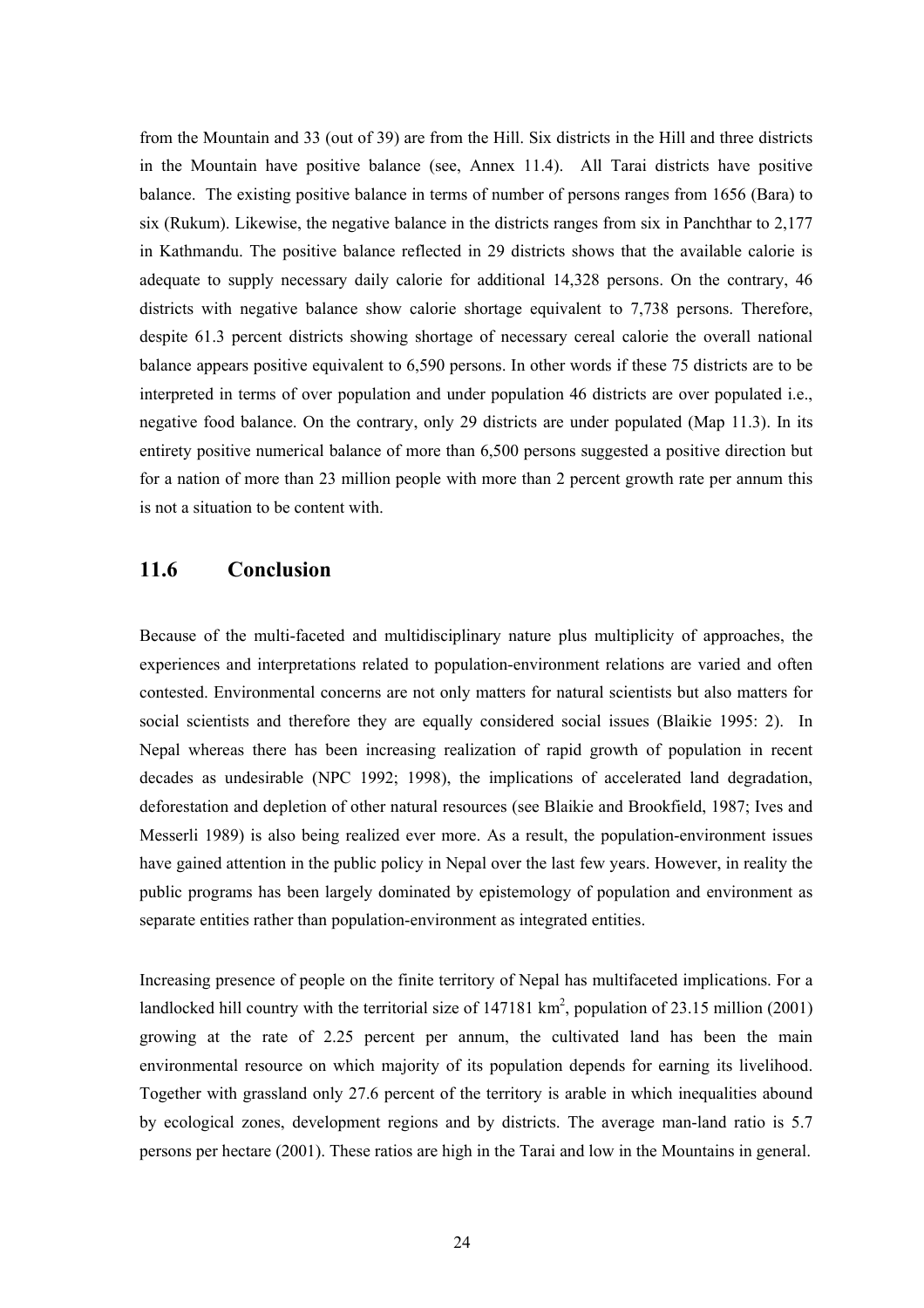

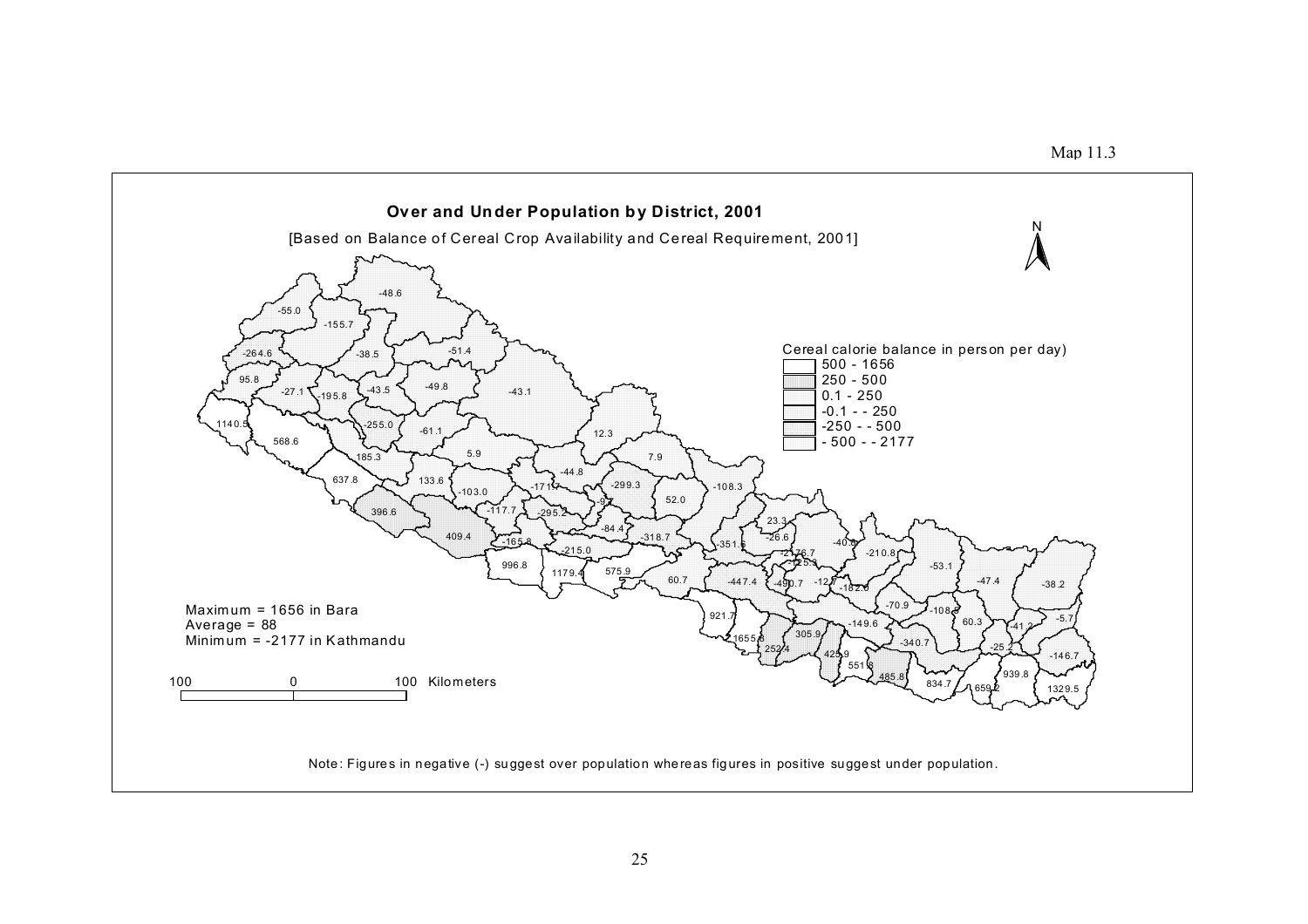The available land resource translated into cultivated land is primarily used to produce six basic crops namely barley, maize, millet, paddy, potato and wheat. The crop produce of the district is assumed to meet the minimum cereal calorie requirements of the resident population. The requirements differ by ecological zones. The 75 districts in the country exhibit a wide range of man-land ratios and available cereal calorie. There are still major disparities between ecological zones and between districts. Disparities by development regions are less noticeable compared to disparities by ecological zones.

Since there is little scope for expansion of cultivated land in the country there is no option in future except producing more basic crops and other commodities from less per capita arable land. This means the need for more cereal calorie has to be met through higher yields per unit of land and better post-harvest management.

The discussion of land resources, its utilization by local population as reflected in the basic crop production and the adequacy of cereal calorie available from these produces in the district and in the regions is set in the broader framework of population-environment relations. Understanding these relations becomes critical in planning for overall development of resident population. Resources are for people and development is all about people. In countries such as Nepal the use, over use and/or misuse of available resources depends upon individual behavior of population, which in turn is governed by overall status of household economy i.e., shortage or surplus. The rural population in Nepal is still building up in absolute number. This addition is likely to overuse or degrade the productivity of resources especially that of land. Occupational changes from agriculture to non-agriculture are expected to take place over time but the pace is likely to be slow given stagnant economy of the country. Channels of communications plus inter-sectoral coordination are imperfect and districts differ in the extent of their commitment to improving the welfare of their resident population.

Rapid population growth and increasing pressure on land resources to earn the much-needed calorie is a major challenge in the country. In this respect, strong efforts are needed to attain stability in the level of population. In the mean time, large increases in basic crop production in the country are essential to meet the basic calorie requirement of current as well as increasing population. The environmental dimension of this increased presence of population especially the one related to people's attempts at using resources to meet basic requirement is a major policy concern. The concerns are further worrisome due to individual behavior of people where priorities are given to meeting immediate individual needs and broader community goals are pushed to the periphery.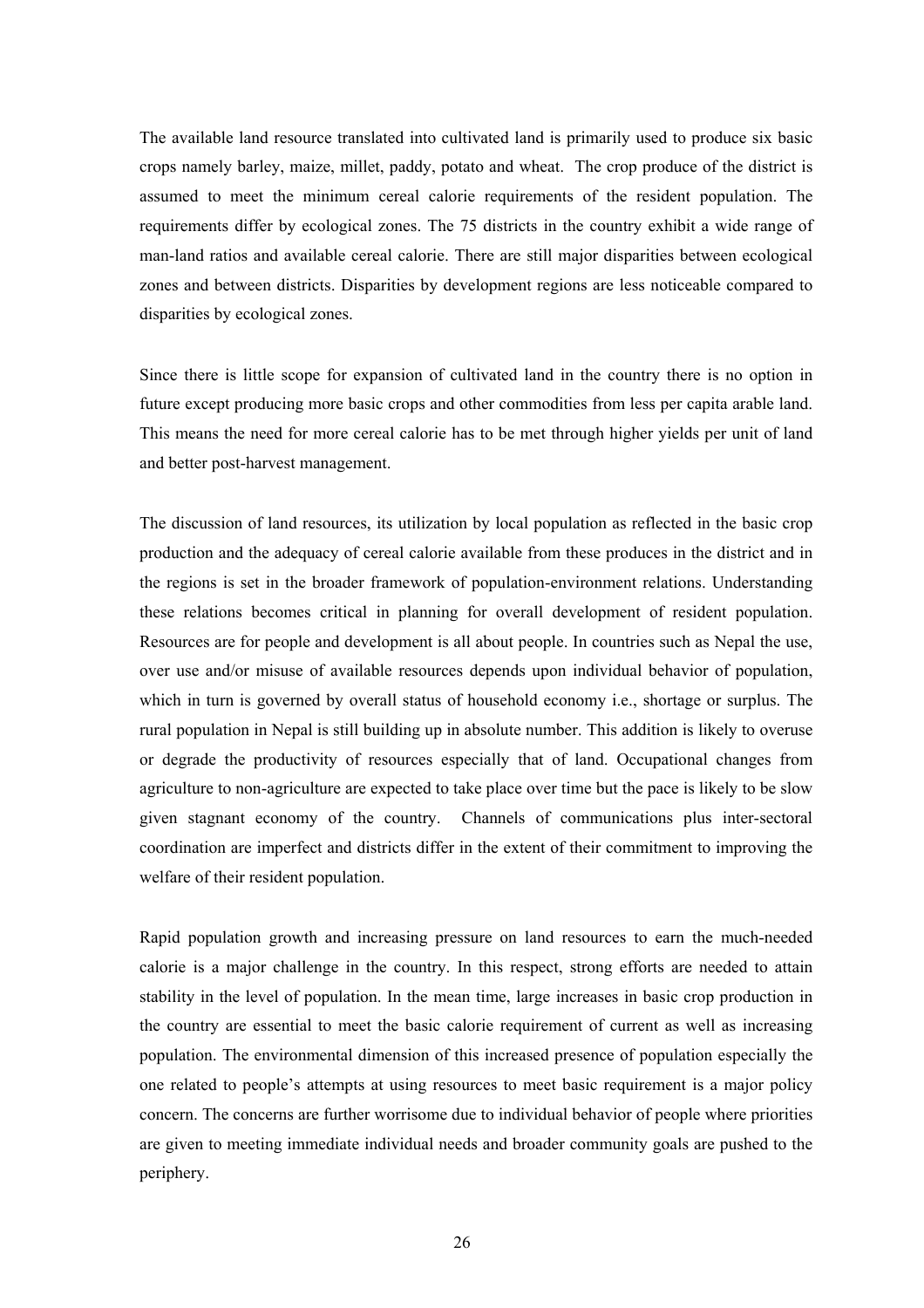In order to regulate population so that they do not put additional stress on environment, the state must place emphasis on improving family welfare. From the existing emphasis on family planning there is a need to move towards family welfare. The programs of population should never be an isolated activity. As Salim (1997) pointed out, the emphasis on family welfare signifies things closely related to environment such as clean water and sanitation. One can link the programs with what it signifies to daily activities of people. For example one can start programs with the campaign that clean water is needed to wash hands to pray for which clean river is a necessity. Ensuring clean rivers mean keeping forest cover or plantation of trees. Indonesian story is an important lesson to learn. In this respect Salim (1997) putting forward the success story of Indonesia stressed this approach of linking environment issues with daily activities and posits that this way there is incentive to plant trees to ensure clean water for praying and thus ensure a clean environment. All this in turn promotes family welfare.

This paper should be considered as preliminary cross-sectional assessment. Inclusion of temporal aspect and further disaggregation of data would certainly give precision and further our understanding of this critical issue. While discussing the adequacy of cereal calorie this paper discussed availability of food, which is a function of production. This is only one of five major dimensions of sustainable development and food security. Four other dimensions as highlighted in *Food Insecurity Atlas of Rural India* (*Vepa et al.* 2001) include access to food, absorption of food in the body, vulnerability to transient hunger and sustainability of production. These dimensions need to be taken seriously in further analysis.

In sum the lessons from situation analysis of population, land and adequacy of food production in Nepal implies that there is a need of population regulation together with ecological, social and economic sustainability. The use of natural resources must be based on principles of ecological sustainability and equity to save the children of today and tomorrow (see, also Swaminathan, 2002). Population growth should be regulated as per available resources and the level of technology and that care must be taken so that social practices do not unnecessarily harm the environment. Moreover, sound economic policies capable of addressing interregional inequalities are also integral to attain sustainable development of the nation.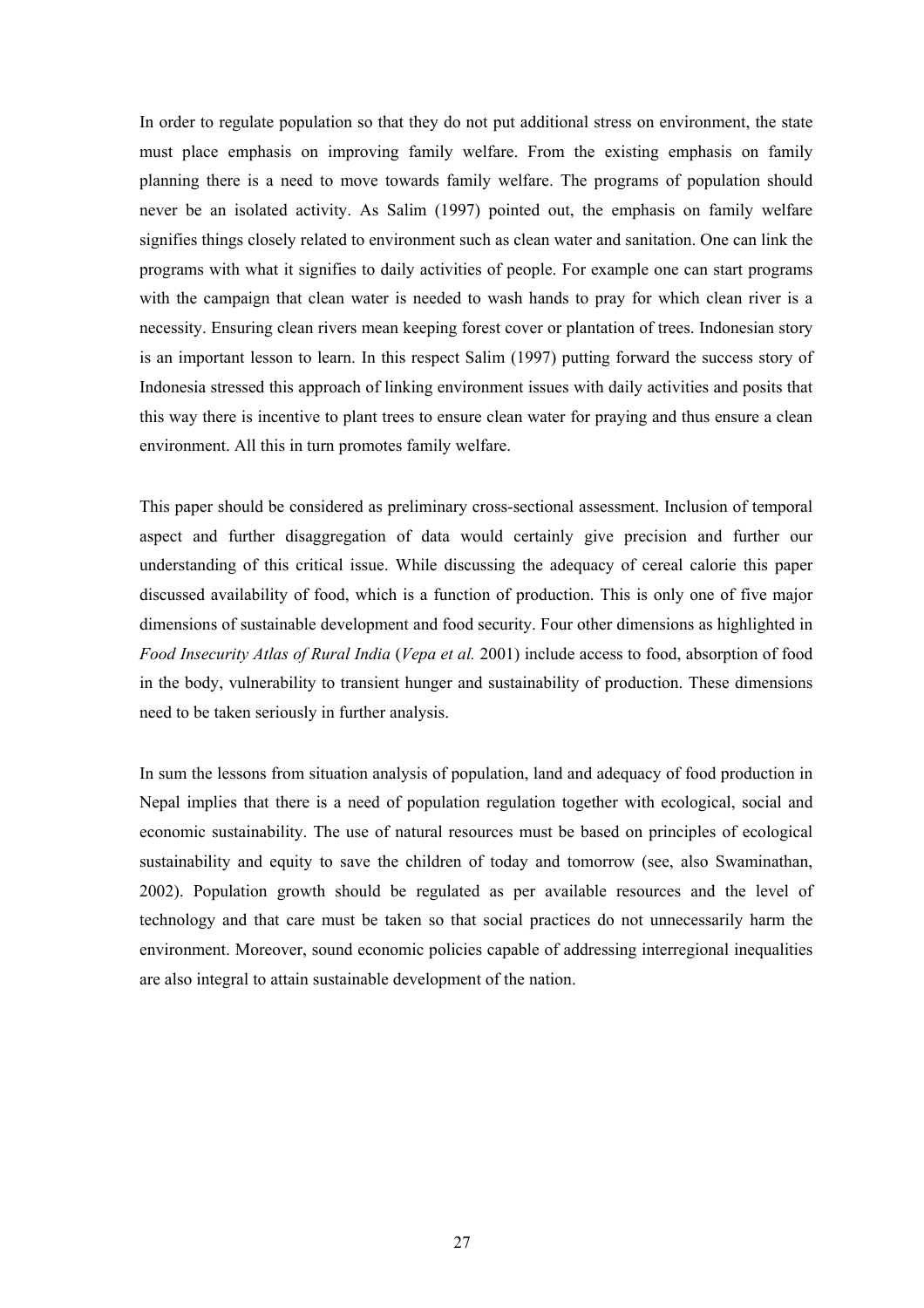## **References**

- Blaikie, P. (1995). Understanding Environmental Issues, In Stephen Morse and Michael Stocking (eds.). *People and Environment*, pp. 1-30. London: UCL Press Ltd.
- Blaikie, P. M. and Brookfield, H.C. (1987). *Land Degradation and Society.* London: Routledge.
- Central Bureau of Statistics (2002). *Population Census 2001: National Report.* National Planning Commission Secretariat,Kathmandu, Nepal.
- Costanza, R. and Folke, C. (1997). Valuing Ecosystem Services With Efficiency, Fairness and Sustainability as Goals. In G. Daily (ed.). *Nature's Services*, pp.49-70. Washington D.C.: Island Press.
- Daily, G.C. and Ehrlich, P.P. (1992). A Framework for Estimating Population Sizes and Lifestyles that could be Sustained Without Undermining Future Generations. Population, Sustainability and Earth's Carrying Capacity: *Bioscience,* 42(10): 761-771.
- Gautam, M. (1993). *Food Security, Nutrition and Hygiene in Nepal,* Report Submitted to the World Bank.
- Ives, J. and Messerli, B. (1989). *The Himalayan Dilemma: Reconciling Development and Conservation.* London: Routledge.
- Japan Forest Technology Association (JAFTA) (2001)*. Activity Report of Wide Area Tropical Forest Resources Survey [Kingdom of Nepal].* Information System Development Project for the Management of Tropical Forest.
- Land Resource Mapping Project (LRMP) (1986)*. Land Utilization Report, 1978/79.* Kathmandu: LRMP.
- Ministry of Agriculture and Co-operatives (MOAC), (2001). *Agricultural Marketing Information Bulletin (Special Issue-2002).* Lalitpur, Marketing Development Directorate, Department of Agriculture.
- Ministry of Agriculture and Co-operatives (MOAC), (2001). *Statistical Information on Nepalese Agriculture, 2001/2002.* Kathamndu: Agri-Business Promotion and Statistics Division.
- Ministry of Supplies (1994) (2051B.S.). *Report of the Commission on Strengthening the Supplies System.* Kathmandu, Nepal.
- National Planning Commission (1998). *The Ninth Plan (1998-2002).* Kathmandu, Nepal.

National Planning Commission (1992). *The Eighth Plan (1992-97).* Kathmandu, Nepal.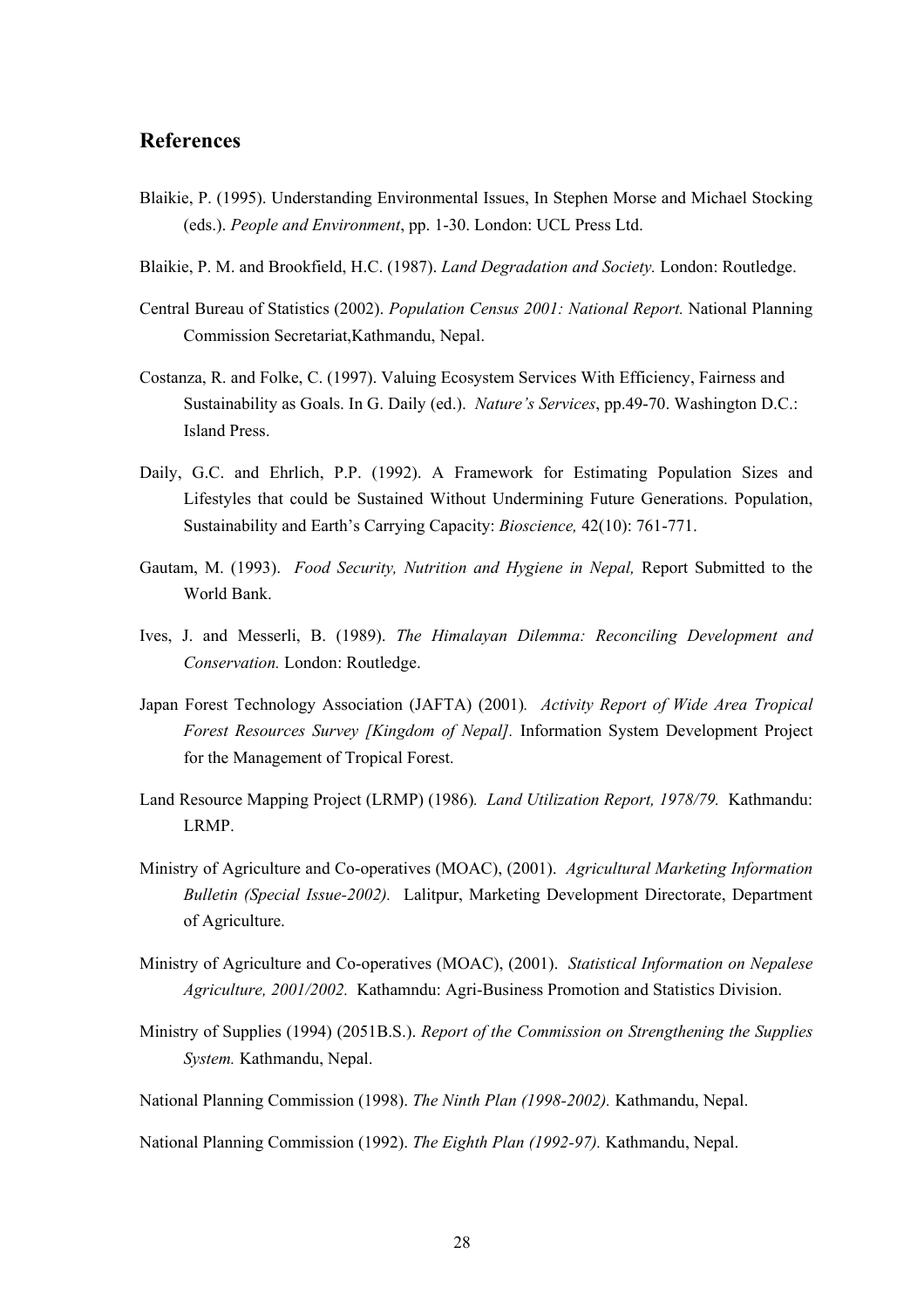- Samuel-Johnson, K. and Esty, D.C. (2001). *2001 Environmental Sustainability Index.* Davos, Switzerland: World Economic Forum.
- Shrestha, R.K and Sharma, P. (1980). *Nepal: Atlas of Economic Development.* National Council for Science and Technology. Kathmandu, Nepal.
- Shrestha, N.R. (1982). A Preliminary Report on Population Pressure and Land Resources in Nepal, *The Journal of Developing Areas.* 16: 197-212.
- Shrestha, N.R., Conway, D. and Bhattarai, K. (1999). Population Pressure and Land Resources in Nepal: a Revisit, Twenty Years Later, *The Journal of Developing Areas.* 33: 245-268.
- Subedi, B. P. (1995). Population and Environment in the Context of Sustainable Development in Nepal. *Population Monograph of Nepal.* National Planning Commission Secretariat, Central Bureau of Statistics, pp. 403-440. Kathmandu, Nepal.
- Subedi, B. P., Gurung, H., Kanelm, B.R. and Koirala, H.L. (2003). *A Study on Population Pressure Index (PPI) in Nepal.* Report Submitted to UNFPA/Nepal.
- Sutton, P.C. (2003). An Empirical Environmental Sustainability Index Derived Solely Form Nighttime Satellite Imagery and Ecosystem Service Valuation. *Population and Environment.* 24 (4): 293-311.
- Swaminathan, M.S. (2002). *From Rio-de Janeiro to Johannesburg: Action Today and Not Just Promises for Tomorrow*. Chenni: East West Books (Madras).
- World Commission on Environment and Development (WCED) (1987). *Our Common Future.* Oxford: Oxford University Press.
- Vepa, S.S., Bhavani, R.V. et al. (2001). *Food Insecurity Atlas of Rural India.* Chennai: M.S. Swaminathan Research Foundation and the World Food Programme.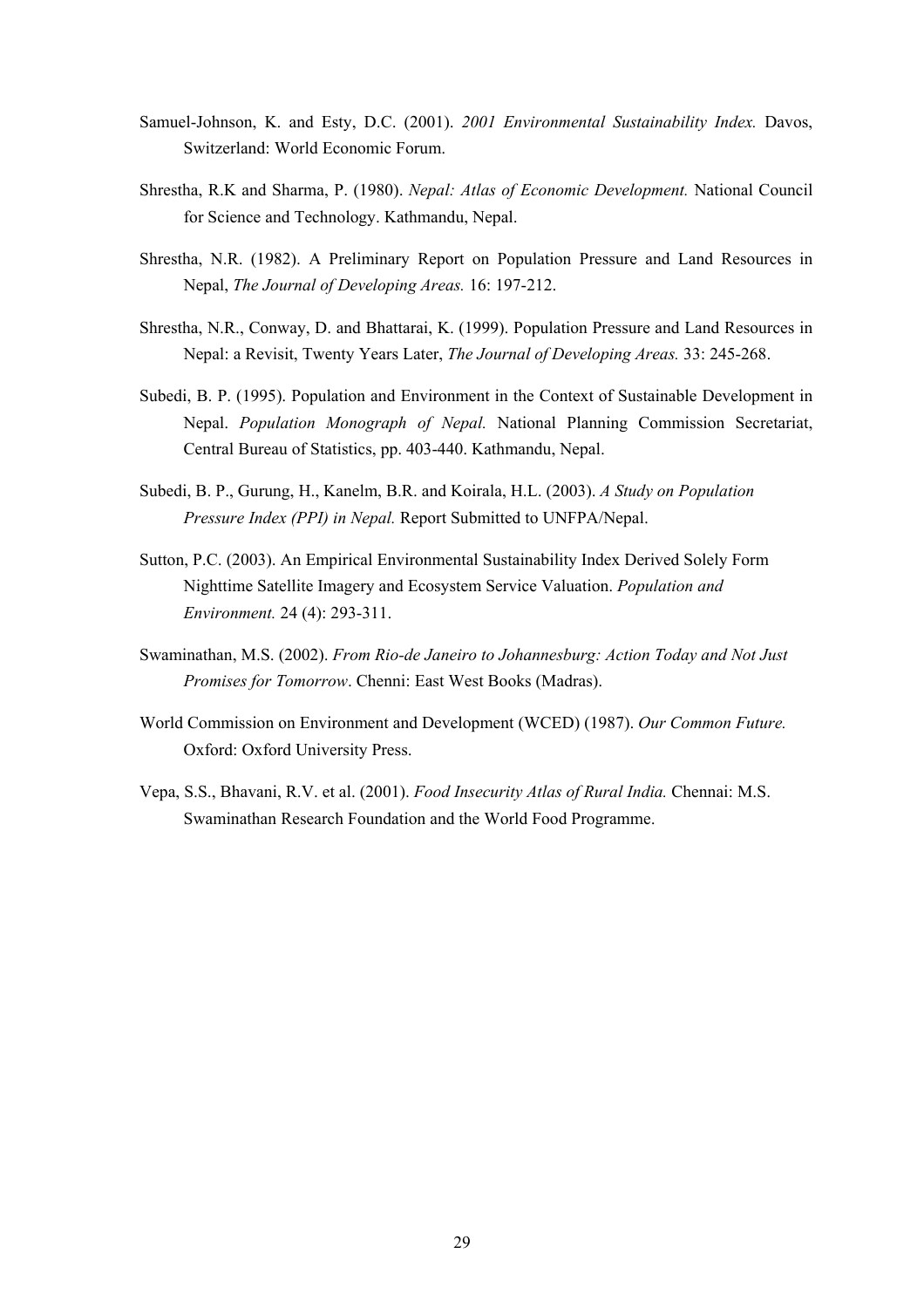| Barley | 336 |
|--------|-----|
| Maize  | 342 |
| Millet | 309 |
| Rice   | 345 |
| Wheat  | 346 |
| Potato | 097 |

## **Annex 11.1 : Calorie conversion factor for basic crops (per 100 gram).**

Note : Conversion factor of paddy to rice is 0.6175.

Source : *Agricultural Marketing Information Bulletin (Special Issue – 2002),* HMG, Department of Agriculture, Marketing Development Directorate, Harihar Bhawan, Lalitpur, Nepal 2059.

| <b>District</b> | <b>Total</b> | Cereal Crop Production (5-Year Average 1997/98-2001/02) |              |                  |                  |       |        |              |
|-----------------|--------------|---------------------------------------------------------|--------------|------------------|------------------|-------|--------|--------------|
|                 | Area         | <b>Barley</b>                                           | <b>Maize</b> | <b>Millet</b>    | Paddy            | Wheat | Potato | <b>Total</b> |
| Mountain        |              |                                                         |              |                  |                  |       |        |              |
| Taplejung       | 3646         | 310                                                     | 16466        | 5577             | 12903            | 2650  | 27019  | 64925        |
| Sankhuwasabha   | 3480         | 131                                                     | 19137        | 8141             | 20362            | 2966  | 17118  | 67855        |
| Solukhumbu      | 3312         | 642                                                     | 12219        | 1775             | 2142             | 3560  | 30145  | 50484        |
| Dolakha         | 2191         | 182                                                     | 9173         | 4006             | 6361             | 7097  | 20310  | 47129        |
| Sindhupalchok   | 2542         | 597                                                     | 33205        | 21554            | 19181            | 11782 | 27620  | 113939       |
| Rasuwa          | 1544         | 338                                                     | 3546         | 1417             | 2418             | 1161  | 21763  | 30643        |
| Manang          | 2246         | 254                                                     | 287          | $\boldsymbol{0}$ | $\boldsymbol{0}$ | 446   | 5565   | 6553         |
| Mustang         | 3573         | 890                                                     | 372          | $\boldsymbol{0}$ | $\boldsymbol{0}$ | 1110  | 4037   | 6409         |
| Dolpa           | 7889         | 199                                                     | 2668         | 688              | 464              | 272   | 4812   | 9103         |
| Mugu            | 3535         | 990                                                     | 382          | 1076             | 801              | 1356  | 1144   | 5749         |
| Jumla           | 2531         | 3004                                                    | 4761         | 3067             | 2544             | 2001  | 14896  | 30272        |
| Kalikot         | 1741         | 1170                                                    | 2803         | 1203             | 2850             | 7049  | 4935   | 20009        |
| Humla           | 5655         | 892                                                     | 115          | 1060             | 658              | 716   | 4612   | 8053         |
| Bajura          | 2188         | 1269                                                    | 1569         | 2689             | 6326             | 6073  | 3023   | 20949        |
| Bajhang         | 3422         | 1473                                                    | 3030         | 1927             | 7650             | 7390  | 4393   | 25863        |
| Darchula        | 2322         | 1067                                                    | 9704         | 1211             | 6458             | 7118  | 6258   | 31816        |
|                 |              |                                                         |              |                  |                  |       |        |              |
| Hill            |              |                                                         |              |                  |                  |       |        |              |
| Panchthar       | 1241         | 461                                                     | 26553        | 7629             | 19238            | 6676  | 38484  | 99040        |
| Ilam            | 1703         | 78                                                      | 43931        | 3842             | 26000            | 7859  | 51168  | 132878       |
| Bhojpur         | 1507         | 65                                                      | 37643        | 8237             | 42087            | 4758  | 20641  | 113430       |
| Dhankuta        | 891          | 25                                                      | 29524        | 7588             | 21369            | 4627  | 17084  | 80218        |
| Tehrathum       | 679          | 129                                                     | 18079        | 3471             | 19808            | 4050  | 14931  | 60468        |
| Okhaldhunga     | 1074         | 106                                                     | 15024        | 7542             | 15919            | 3404  | 17230  | 59225        |
| Khotang         | 1591         | 183                                                     | 32651        | 12308            | 24296            | 5563  | 15028  | 90028        |
| Udayapur        | 2063         | 30                                                      | 23040        | 2709             | 25888            | 7751  | 5189   | 64608        |
| Ramechhap       | 1546         | 230                                                     | 29182        | 6789             | 14537            | 4796  | 24034  | 79567        |
| Sindhuli        | 2491         | 190                                                     | 34610        | 12890            | 21185            | 9809  | 15584  | 94268        |
| Kavre           | 1396         | 712                                                     | 48855        | 1627             | 38501            | 20458 | 56088  | 166240       |
| Bhaktapur       | 119          | 36                                                      | 6159         | 1202             | 24110            | 9322  | 15361  | 56190        |
| Lalitpur        | 385          | 222                                                     | 11598        | 1685             | 21122            | 8693  | 8002   | 51322        |

**Annex 11.2 : Basic crop production by districts (in metric ton).**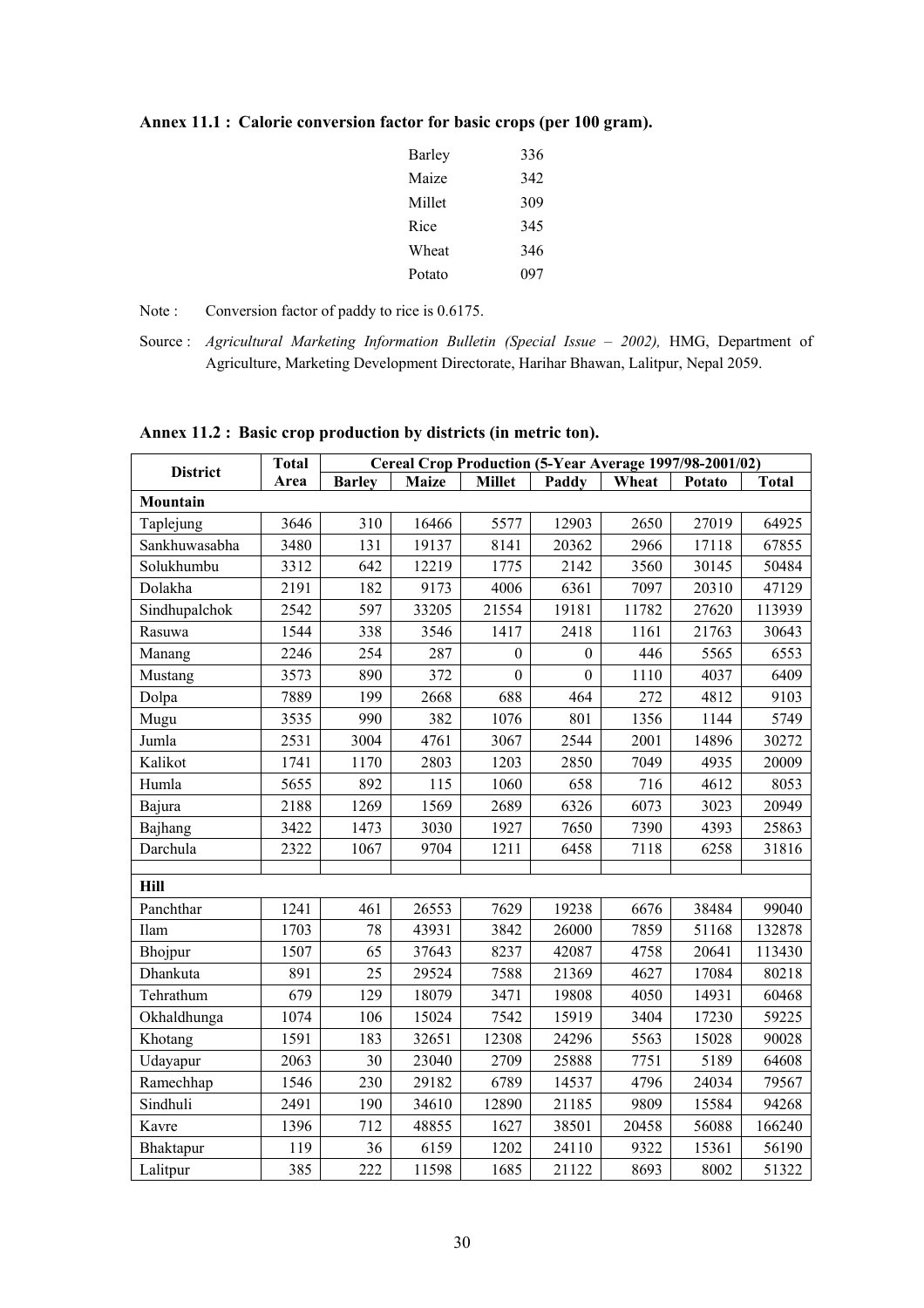| <b>District</b> | Cereal Crop Production (5-Year Average 1997/98-2001/02)<br><b>Total</b> |               |       |                  |        |       |        |              |
|-----------------|-------------------------------------------------------------------------|---------------|-------|------------------|--------|-------|--------|--------------|
|                 | Area                                                                    | <b>Barley</b> | Maize | <b>Millet</b>    | Paddy  | Wheat | Potato | <b>Total</b> |
| Kathmandu       | 395                                                                     | 9             | 16786 | 1144             | 50047  | 12556 | 18612  | 99155        |
| Nuwakot         | 1121                                                                    | 36            | 32598 | 6921             | 43246  | 11344 | 17033  | 111178       |
| Dhading         | 1926                                                                    | 346           | 30711 | 7439             | 31781  | 7350  | 15120  | 92746        |
| Makwanpur       | 2426                                                                    | 35            | 38131 | 3327             | 29958  | 7526  | 46683  | 125660       |
| Gorkha          | 3610                                                                    | 255           | 31616 | 15791            | 35431  | 6561  | 15894  | 105548       |
| Lamjung         | 1692                                                                    | 187           | 19866 | 10264            | 25490  | 7407  | 9165   | 72379        |
| Tanahu          | 1546                                                                    | 10            | 42085 | 8016             | 39892  | 4951  | 4875   | 99829        |
| Kaski           | 2017                                                                    | 190           | 28294 | 12244            | 40710  | 10184 | 7580   | 99203        |
| Syangja         | 1164                                                                    | 80            | 44921 | 17852            | 32721  | 12354 | 3990   | 111918       |
| Palpa           | 1373                                                                    | 271           | 37768 | 3314             | 23280  | 10906 | 6395   | 81934        |
| Gulmi           | 1149                                                                    | 613           | 30158 | 5498             | 24044  | 9807  | 3460   | 73581        |
| Arghakhanchi    | 1193                                                                    | 713           | 27233 | 891              | 14678  | 10186 | 4067   | 57768        |
| Myagdi          | 2297                                                                    | 714           | 13345 | 3070             | 8147   | 5054  | 9544   | 39873        |
| Parbat          | 494                                                                     | 225           | 20642 | 8850             | 18685  | 5585  | 9170   | 63156        |
| Baglung         | 1784                                                                    | 1446          | 22754 | 13205            | 13075  | 10411 | 9198   | 70089        |
| Rukum           | 2877                                                                    | 1141          | 31485 | 1393             | 8751   | 15233 | 11104  | 69108        |
| Rolpa           | 1879                                                                    | 1113          | 18054 | 940              | 8824   | 13334 | 11964  | 54229        |
| Pyuthan         | 1309                                                                    | 244           | 17273 | 2458             | 11694  | 12834 | 5145   | 49649        |
| Salyan          | 1462                                                                    | 1347          | 35192 | 4003             | 12206  | 21053 | 8398   | 82199        |
| Jajarkot        | 2230                                                                    | 1873          | 14302 | 2645             | 6905   | 7337  | 4544   | 37607        |
| Dailekh         | 1502                                                                    | 554           | 14578 | 3208             | 13781  | 7816  | 3899   | 43835        |
| Surkhet         | 2451                                                                    | 1032          | 27622 | 1916             | 30824  | 26699 | 7490   | 95584        |
| Achham          | 1680                                                                    | 270           | 7512  | 2068             | 15270  | 10881 | 4832   | 40833        |
| Doti            | 2025                                                                    | 362           | 4531  | 2591             | 15232  | 14646 | 4967   | 42330        |
| Baitadi         | 1519                                                                    | 754           | 12578 | 1289             | 9955   | 10226 | 5033   | 39835        |
| Dadeldhura      | 1538                                                                    | 350           | 6735  | 1024             | 15703  | 11437 | 3977   | 39226        |
|                 |                                                                         |               |       |                  |        |       |        |              |
| Tarai           |                                                                         |               |       |                  |        |       |        |              |
| Jhapa           | 1606                                                                    | 48            | 30663 | 2358             | 275302 | 28384 | 44668  | 381423       |
| Morang          | 1855                                                                    | 12            | 24404 | 1355             | 261006 | 32560 | 49487  | 368823       |
| Sunsari         | 1257                                                                    | $\tau$        | 9065  | 945              | 163982 | 34112 | 20759  | 228870       |
| Saptari         | 1363                                                                    | 4             | 3548  | 280              | 177720 | 29620 | 34940  | 246112       |
| Siraha          | 1188                                                                    | 8             | 4060  | 836              | 156957 | 26135 | 6898   | 194895       |
| Dhanusa         | 1180                                                                    | 11            | 4161  | 717              | 145012 | 41222 | 14744  | 205867       |
| Mahottari       | 1002                                                                    | 78            | 5648  | 986              | 115810 | 31786 | 26306  | 180614       |
| Sarlahi         | 1259                                                                    | 91            | 16427 | 612              | 108949 | 39807 | 9810   | 175697       |
| Rautahat        | 1126                                                                    | 217           | 19396 | 116              | 114624 | 25768 | 19245  | 179366       |
| Bara            | 1190                                                                    | 77            | 11244 | 119              | 173414 | 57948 | 66636  | 309437       |
| Parsa           | 1353                                                                    | 87            | 11780 | 216              | 141728 | 40383 | 10534  | 204728       |
| Chitwan         | 2218                                                                    | 343           | 61896 | 1790             | 95209  | 16244 | 18321  | 193803       |
| Nawalparasi     | 2162                                                                    | 117           | 16990 | 2085             | 123464 | 38325 | 8234   | 189215       |
| Rupandehi       | 1360                                                                    | 40            | 1795  | 58               | 194939 | 52706 | 28133  | 277670       |
| Kapilbastu      | 1738                                                                    | 110           | 1541  | 111              | 160131 | 35562 | 14958  | 212413       |
| Dang            | 2955                                                                    | 73            | 42296 | 241              | 109705 | 25463 | 18139  | 195917       |
| Banke           | 2337                                                                    | 18            | 16600 | $\boldsymbol{0}$ | 89505  | 23739 | 18196  | 148058       |
| Bardiya         | 2025                                                                    | 35            | 16671 | 10               | 95483  | 31456 | 15789  | 159444       |
| Kailali         | 3235                                                                    | 134           | 20618 | 152              | 148721 | 35460 | 15066  | 220151       |
| Kanchanpur      | 1610                                                                    | 46            | 16278 | 100              | 113063 | 46317 | 9386   | 185190       |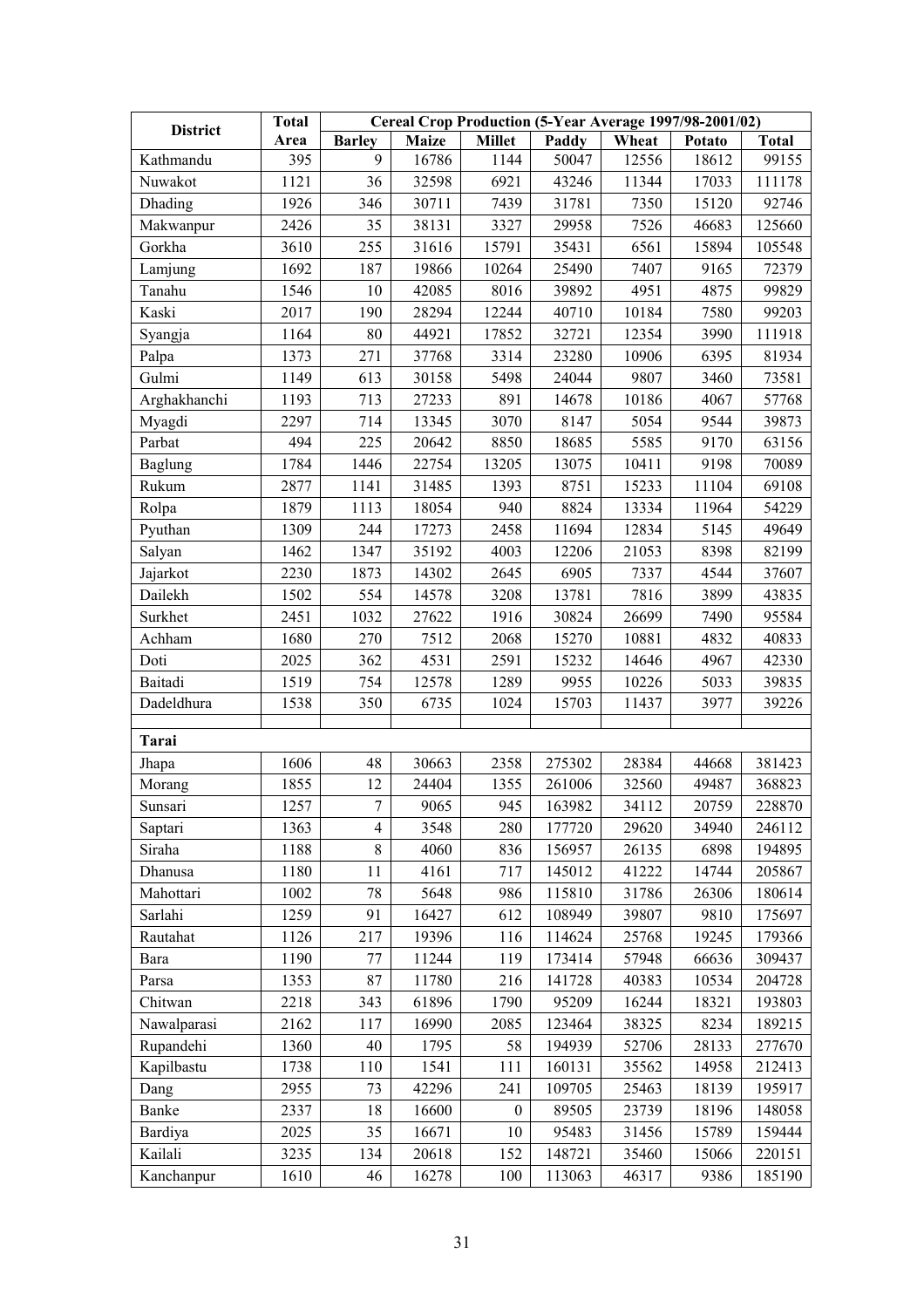| <b>District</b> | <b>Population 2001</b> |         | <b>Production of Basic</b> | <b>Calorie Available</b> |         |  |  |  |  |
|-----------------|------------------------|---------|----------------------------|--------------------------|---------|--|--|--|--|
|                 | <b>Number</b>          | Percent | Crop (in mt) $*$           | Total (in 000)           | Percent |  |  |  |  |
| Mountain        |                        |         |                            |                          |         |  |  |  |  |
| Taplejung       | 134698                 | 0.6     | 64925                      | 90205323                 | 0.5     |  |  |  |  |
| Sankhuwasabha   | 159203                 | 0.7     | 67855                      | 105983976                | 0.6     |  |  |  |  |
| Solukhumbu      | 107686                 | 0.5     | 50484                      | 65941111                 | 0.4     |  |  |  |  |
| Dolakha         | 204,229                | 0.9     | 47129                      | 95069969                 | 0.5     |  |  |  |  |
| Sindhupalchok   | 305,857                | 1.3     | 113939                     | 217322489                | 1.2     |  |  |  |  |
| Rasuwa          | 44731                  | 0.2     | 30643                      | 39764717                 | 0.2     |  |  |  |  |
| Manang          | 9587                   | 0.0     | 6553                       | 9320642                  | 0.1     |  |  |  |  |
| Mustang         | 14981                  | 0.1     | 6409                       | 14545170                 | 0.1     |  |  |  |  |
| Dolpa           | 29,545                 | 0.1     | 9103                       | 10317958                 | 0.1     |  |  |  |  |
| Mugu            | 43,937                 | 0.2     | 5749                       | 18793878                 | 0.1     |  |  |  |  |
| Jumla           | 89,427                 | 0.4     | 30272                      | 53202998                 | 0.3     |  |  |  |  |
| Kalikot         | 105,580                | 0.5     | 20009                      | 67001989                 | 0.4     |  |  |  |  |
| Humla           | 40595                  | 0.2     | 8053                       | 17071893                 | 0.1     |  |  |  |  |
| Bajura          | 108,781                | 0.5     | 20949                      | 70761966                 | 0.4     |  |  |  |  |
| Bajhang         | 167026                 | 0.7     | 25863                      | 82304825                 | 0.4     |  |  |  |  |
| Darchula        | 121996                 | 0.5     | 31816                      | 76128036                 | 0.4     |  |  |  |  |
| Hill            |                        |         |                            |                          |         |  |  |  |  |
| Panchthar       |                        | 0.9     | 99040                      | 149363906                | 0.8     |  |  |  |  |
|                 | 202056                 | 1.2     |                            |                          | 0.9     |  |  |  |  |
| Ilam            | 282806                 |         | 132878                     | 171228398                |         |  |  |  |  |
| Bhojpur         | 203018                 | 0.9     | 113430                     | 168084165                | 0.9     |  |  |  |  |
| Dhankuta        | 166479                 | 0.7     | 80218                      | 117464525                | 0.6     |  |  |  |  |
| Tehrathum       | 113111                 | 0.5     | 60468                      | 95706394                 | 0.5     |  |  |  |  |
| Okhaldhunga     | 156702                 | 0.7     | 59225                      | 97709186                 | 0.5     |  |  |  |  |
| Khotang         | 231385                 | 1.0     | 90028                      | 143254317                | 0.8     |  |  |  |  |
| Udayapur        | 287689                 | 1.2     | 64608                      | 121985540                | 0.7     |  |  |  |  |
| Ramechhap       | 212408                 | 0.9     | 79567                      | 109027505                | 0.6     |  |  |  |  |
| Sindhuli        | 279,821                | 1.2     | 94268                      | 168203194                | 0.9     |  |  |  |  |
| Kavre           | 385672                 | 1.7     | 166240                     | 284594114                | 1.5     |  |  |  |  |
| Bhaktapur       | 225461                 | $1.0\,$ | 56190                      | 134234011                | 0.7     |  |  |  |  |
| Lalitpur        | 337785                 | 1.5     | 51322                      | 118521539                | 0.6     |  |  |  |  |
| Kathmandu       | 1081845                | 4.7     | 99155                      | 214625930                | 1.2     |  |  |  |  |
| Nuwakot         | 288478                 | 1.2     | 111178                     | 208205491                | 1.1     |  |  |  |  |
| Dhading         | 338658                 | 1.5     | 92746                      | 157087394                | 0.9     |  |  |  |  |
| Makwanpur       | 392604                 | 1.7     | 125660                     | 171279658                | 0.9     |  |  |  |  |
| Gorkha          | 288134                 | 1.2     | 105548                     | 185691120                | 1.0     |  |  |  |  |
| Lamjung         | 177149                 | 0.8     | 72379                      | 146495085                | 0.8     |  |  |  |  |
| Tanahu          | 315237                 | 1.4     | 99829                      | 148579684                | 0.8     |  |  |  |  |
| Kaski           | 380527                 | 1.6     | 99203                      | 202619406                | 1.1     |  |  |  |  |
| Syangja         | 317320                 | 1.4     | 111918                     | 214005726                | 1.2     |  |  |  |  |

**Annex 11.3 : Population and availability of cereal calorie by district, 2001.**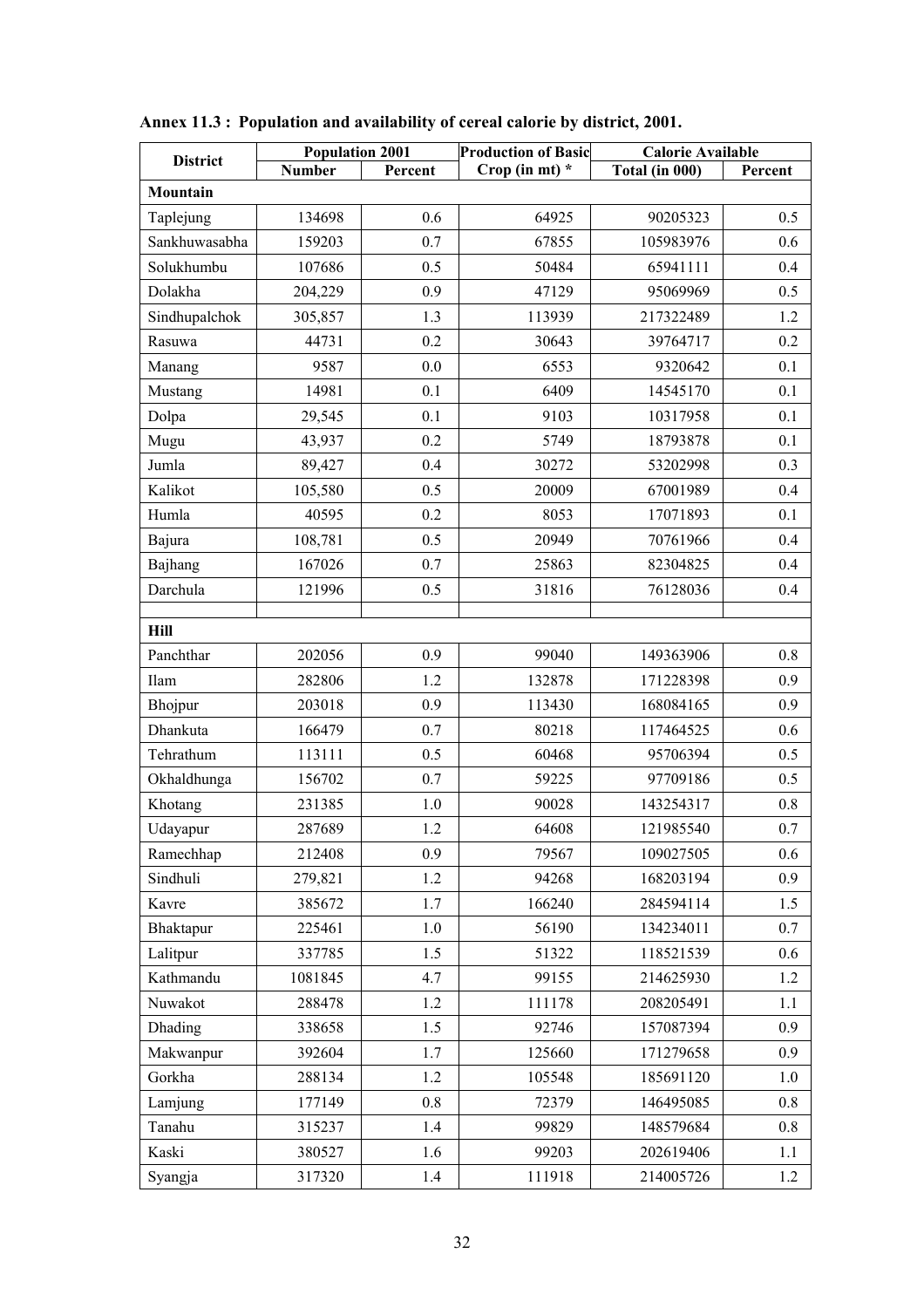| <b>District</b> | <b>Population 2001</b> |         | <b>Production of Basic</b> |                                    | <b>Calorie Available</b> |  |
|-----------------|------------------------|---------|----------------------------|------------------------------------|--------------------------|--|
|                 | <b>Number</b>          | Percent | Crop (in mt) $*$           | $\overline{\text{Total}}$ (in 000) | Percent                  |  |
| Palpa           | 268558                 | 1.2     | 81934                      | 141984514                          | 0.8                      |  |
| Gulmi           | 296654                 | 1.3     | 73581                      | 141102743                          | 0.8                      |  |
| Arghakhanchi    | 208391                 | 0.9     | 57768                      | 110444614                          | 0.6                      |  |
| Myagdi          | 114447                 | 0.5     | 39873                      | 73271069                           | 0.4                      |  |
| Parbat          | 157826                 | 0.7     | 63156                      | 115225379                          | 0.6                      |  |
| Baglung         | 268937                 | 1.2     | 70089                      | 154064643                          | 0.8                      |  |
| Rukum           | 188438                 | 0.8     | 69108                      | 142357276                          | 0.8                      |  |
| Rolpa           | 210004                 | 0.9     | 54229                      | 128784365                          | 0.7                      |  |
| Pyuthan         | 212484                 | 0.9     | 49649                      | 126618005                          | 0.7                      |  |
| Salyan          | 213,500                | 0.9     | 82199                      | 195886603                          | 1.1                      |  |
| Jajarkot        | 134868                 | 0.6     | 37607                      | 84066468                           | 0.5                      |  |
| Dailekh         | 225201                 | 1.0     | 43835                      | 98685472                           | 0.5                      |  |
| Surkhet         | 288,527                | 1.2     | 95584                      | 266012523                          | 1.4                      |  |
| Achham          | 231285                 | 1.0     | 40833                      | 119375708                          | 0.6                      |  |
| Doti            | 207066                 | 0.9     | 42330                      | 147258840                          | 0.8                      |  |
| Baitadi         | 234418                 | 1.0     | 39835                      | 102960371                          | 0.6                      |  |
| Dadeldhura      | 126162                 | 0.5     | 39226                      | 120335320                          | 0.7                      |  |
| Tarai           |                        |         |                            |                                    |                          |  |
| Jhapa           | 688,109                | 3.0     | 381423                     | 832553026                          | 4.5                      |  |
| Morang          | 843220                 | 3.6     | 368823                     | 832279513                          | 4.5                      |  |
| Sunsari         | 625633                 | 2.7     | 228870                     | 607112989                          | 3.3                      |  |
| Saptari         | 570282                 | 2.5     | 246112                     | 617166711                          | 3.4                      |  |
| Siraha          | 572,399                | 2.5     | 194895                     | 523487675                          | 2.8                      |  |
| Dhanusa         | 671364                 | 2.9     | 205867                     | 609091788                          | 3.3                      |  |
| Mahottari       | 553481                 | 2.4     | 180614                     | 494231197                          | 2.7                      |  |
| Sarlahi         | 635701                 | 2.7     | 175697                     | 517688974                          | 2.8                      |  |
| Rautahat        | 545132                 | 2.4     | 179366                     | 441232636                          | 2.4                      |  |
| Bara            | 559135                 | 2.4     | 309437                     | 833380670                          | 4.5                      |  |
| Parsa           | 497219                 | 2.1     | 204728                     | 590946248                          | 3.2                      |  |
| Chitwan         | 472048                 | 2.0     | 193803                     | 339044543                          | 1.8                      |  |
| Nawalparasi     | 562870                 | 2.4     | 189215                     | 541525875                          | 2.9                      |  |
| Rupandehi       | 708419                 | 3.1     | 277670                     | 805510084                          | 4.4                      |  |
| Kapilbastu      | 481976                 | 2.1     | 212413                     | 601024737                          | 3.3                      |  |
| Dang            | 462380                 | 2.0     | 195917                     | 427482398                          | 2.3                      |  |
| Banke           | 385840                 | 1.7     | 148058                     | 371716460                          | 2.0                      |  |
| Bardiya         | 382649                 | 1.7     | 159444                     | 435295854                          | 2.4                      |  |
| Kailali         | 616697                 | 2.7     | 220151                     | 576329814                          | 3.1                      |  |
| Kanchanpur      | 377899                 | 1.6     | 185190                     | 569098249                          | 3.1                      |  |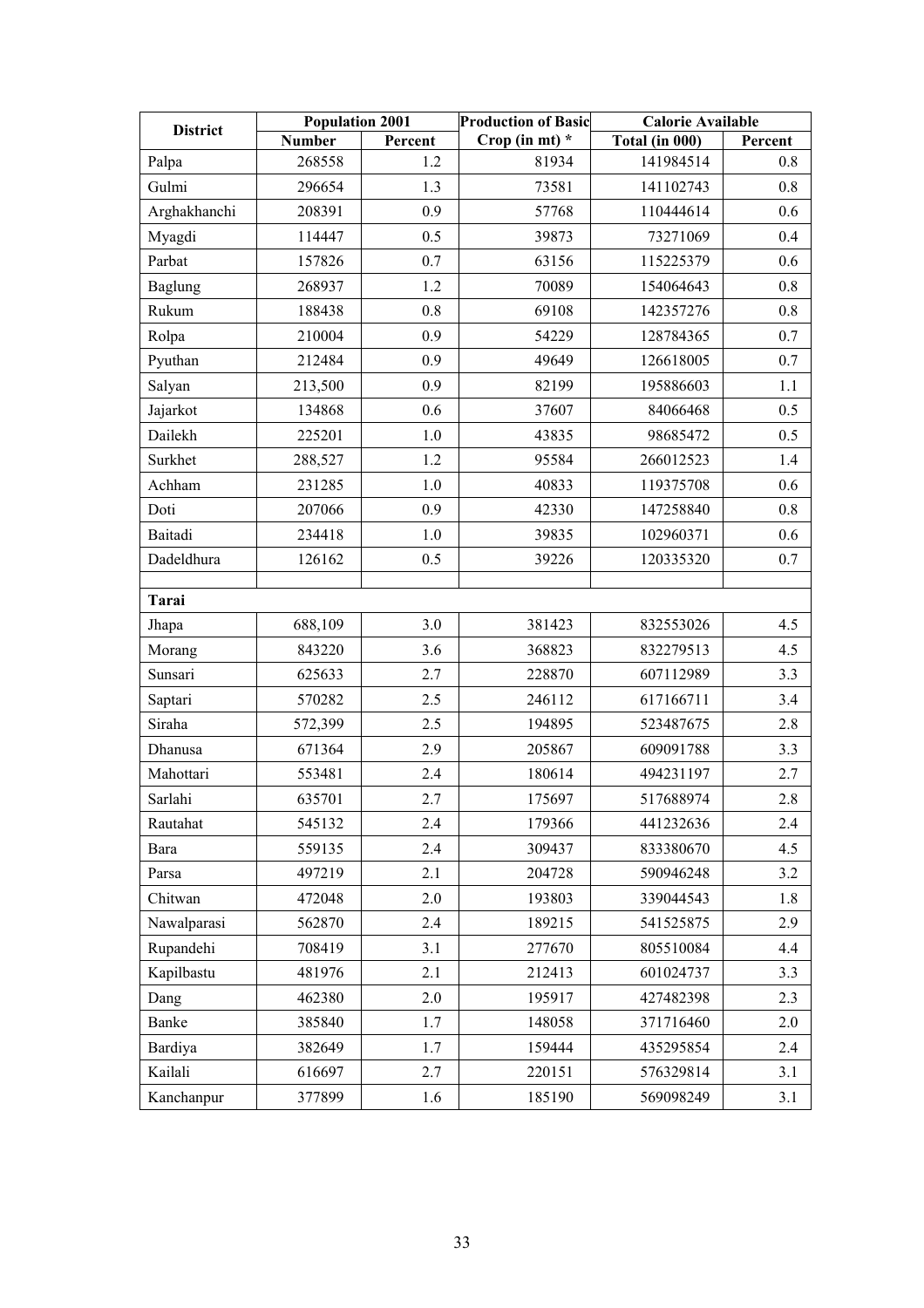| <b>Districts</b> | <b>Required Calorie/day</b> |         | Available Calorie/day* |         | <b>Balance</b> | <b>Balance</b> in |
|------------------|-----------------------------|---------|------------------------|---------|----------------|-------------------|
|                  | <b>Total</b>                | Percent | <b>Total</b>           | Percent | (in calorie)   | Person            |
| Mountain         |                             |         |                        |         |                |                   |
| Taplejung        | 275632517                   | 0.6     | 247137870              | 0.5     | -28494647      | $-38$             |
| Sankhuwasabha    | 325777099                   | 0.7     | 290367057              | 0.6     | $-35410042$    | $-47$             |
| Solukhumbu       | 220357862                   | 0.5     | 180660579              | 0.4     | -39697283      | $-53$             |
| Dolakha          | 417913803                   | 0.9     | 260465670              | 0.5     | -157448133     | $-211$            |
| Sindhupalchok    | 625875179                   | 1.4     | 595404079              | 1.2     | $-30471100$    | $-41$             |
| Rasuwa           | 91533045                    | 0.2     | 108944430              | 0.2     | 17411385       | 23                |
| Manang           | 19617878                    | 0.0     | 25536005               | 0.1     | 5918127        | 8                 |
| Mustang          | 30655620                    | 0.1     | 39849781               | 0.1     | 9194161        | 12                |
| Dolpa            | 60457934                    | 0.1     | 28268378               | 0.1     | -32189555      | $-43$             |
| Mugu             | 89908283                    | 0.2     | 51490078               | 0.1     | -38418205      | $-51$             |
| Jumla            | 182994470                   | 0.4     | 145761638              | 0.3     | -37232832      | $-50$             |
| Kalikot          | 216048354                   | 0.5     | 183567092              | 0.4     | $-32481262$    | $-43$             |
| Humla            | 83069549                    | 0.2     | 46772309               | 0.1     | -36297240      | $-49$             |
| Bajura           | 222598560                   | 0.5     | 193868401              | 0.4     | -28730159      | $-38$             |
| Bajhang          | 341785304                   | 0.8     | 225492671              | 0.4     | $-116292633$   | $-156$            |
| Darchula         | 249640415                   | 0.5     | 208569961              | 0.4     | -41070454      | $-55$             |
| Hill             |                             |         |                        |         |                |                   |
| Panchthar        | 413467193                   | 0.9     | 409216181              | 0.8     | $-4251011$     | $-6$              |
| Ilam             | 578705918                   | 1.3     | 469118899              | 0.9     | -109587019     | $-147$            |
| Bhojpur          | 415435733                   | 0.9     | 460504560              | 0.9     | 45068827       | 60                |
| Dhankuta         | 340665978                   | 0.8     | 321820618              | 0.6     | -18845360      | $-25$             |
| Tehrathum        | 231459039                   | 0.5     | 262209299              | 0.5     | 30750259       | $-41$             |
| Okhaldhunga      | 320659303                   | 0.7     | 267696399              | 0.5     | -52962904      | $-71$             |
| Khotang          | 473483126                   | 1.0     | 392477581              | 0.8     | $-81005545$    | $-108$            |
| Udayapur         | 588698001                   | 1.3     | 334206958              | 0.7     | -254491042     | $-341$            |
| Ramechhap        | 434650490                   | $1.0$   | 298705494              | 0.6     | -135944996     | $-182$            |
| Sindhuli         | 572597712                   | 1.3     | 460830669              | 0.9     | -111767043     | $-150$            |
| Kavre            | 789200614                   | 1.7     | 779709901              | 1.5     | -9490713       | $-13$             |
| Bhaktapur        | 461360844                   | 1.0     | 367764414              | 0.7     | -93596430      | $-125$            |
| Lalitpur         | 691209446                   | 1.5     | 324716545              | 0.6     | -366492901     | $-491$            |
| Kathmandu        | 2213779424                  | 4.9     | 588016246              | 1.2     | -1625763178    | $-2177$           |
| Nuwakot          | 590312531                   | 1.3     | 570426003              | 1.1     | -19886528      | $-27$             |
| Dhading          | 692995865                   | 1.5     | 430376421              | 0.9     | -262619444     | $-352$            |
| Makwanpur        | 803385565                   | 1.8     | 469259338              | 0.9     | -334126227     | $-447$            |
| Gorkha           | 589608604                   | 1.3     | 508742796              | 1.0     | -80865808      | $-108$            |
| Lamjung          | 362499999                   | $0.8\,$ | 401356397              | 0.8     | 38856398       | 52                |
| Tanahu           | 645069473                   | 1.4     | 407067626              | 0.8     | -238001847     | $-319$            |
| Kaski            | 778672400                   | 1.7     | 555121661              | 1.1     | -223550739     | $-299$            |
| Syangja          | 649331916                   | 1.4     | 586317059              | 1.2     | -63014857      | $-84$             |
| Palpa            | 549550235                   | 1.2     | 388998668              | 0.8     | $-160551567$   | $-215$            |
| Gulmi            | 607043080                   | 1.3     | 386582856              | 0.8     | $-220460224$   | $-295$            |

**Annex 11.4 : Adequacy of available cereal calorie and balance situation by district, 2001.**